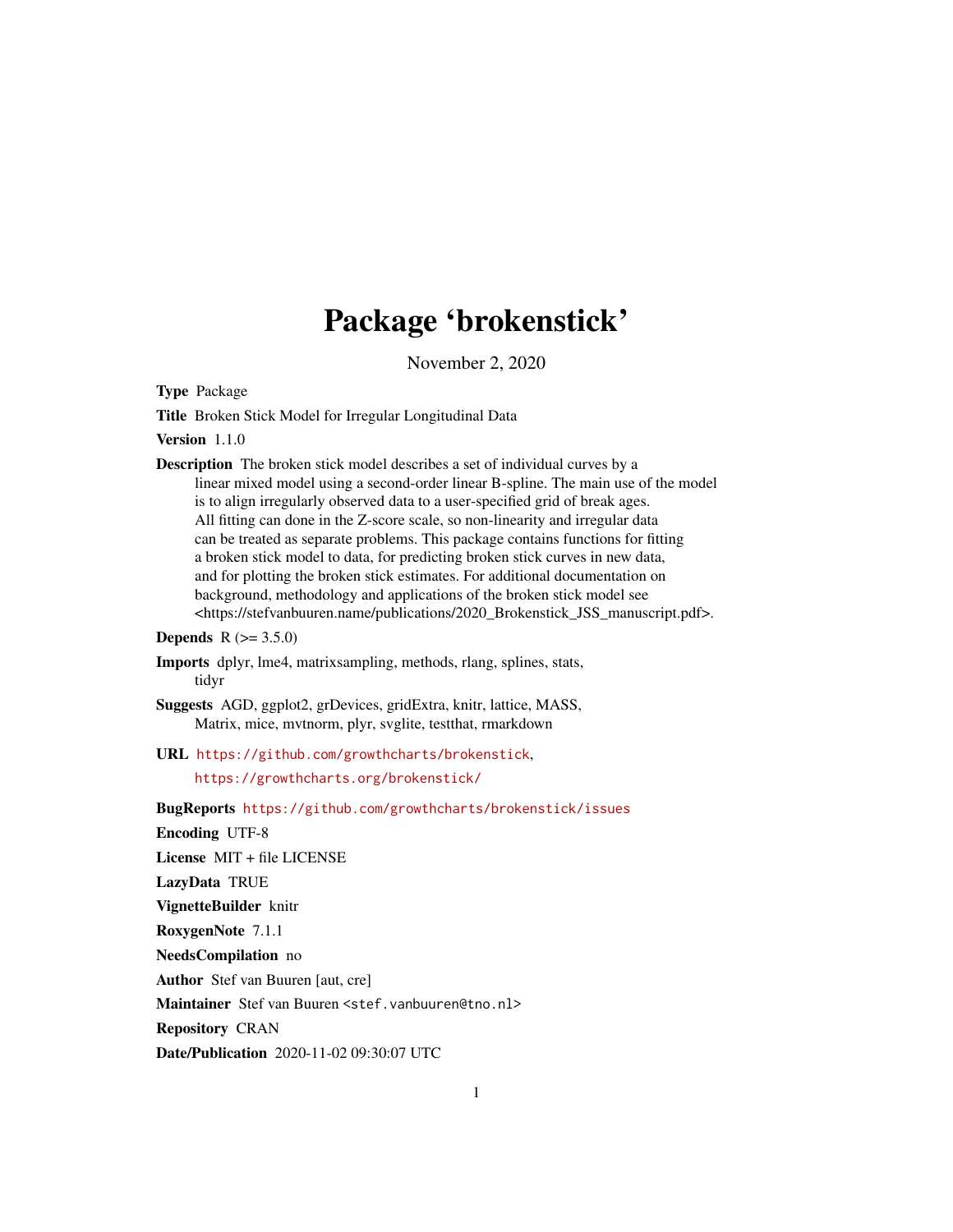# <span id="page-1-0"></span>R topics documented:

|       | -7 |
|-------|----|
|       |    |
|       |    |
|       |    |
|       |    |
|       |    |
|       |    |
|       |    |
|       |    |
|       |    |
|       |    |
|       |    |
|       |    |
|       |    |
|       |    |
|       |    |
|       |    |
| Index | 24 |
|       |    |

<span id="page-1-1"></span>

brokenstick *Fit a* brokenstick *model to irregular data*

# Description

The brokenstick() function fits an irregularly observed series of measurements onto a userspecified grid of points. The model codes de grid by a series of linear B-splines. Differences between observations are expressed by one random effect per grid point. When multiple set of series are modelled, each modeled trajectory consists of straight lines that join at the chosen grid points, and hence look like a broken stick.

# Usage

```
brokenstick(x, ...)
## Default S3 method:
brokenstick(x, ...)
## S3 method for class 'formula'
brokenstick(
  formula,
  data,
  ...,
  knots = NULL,
```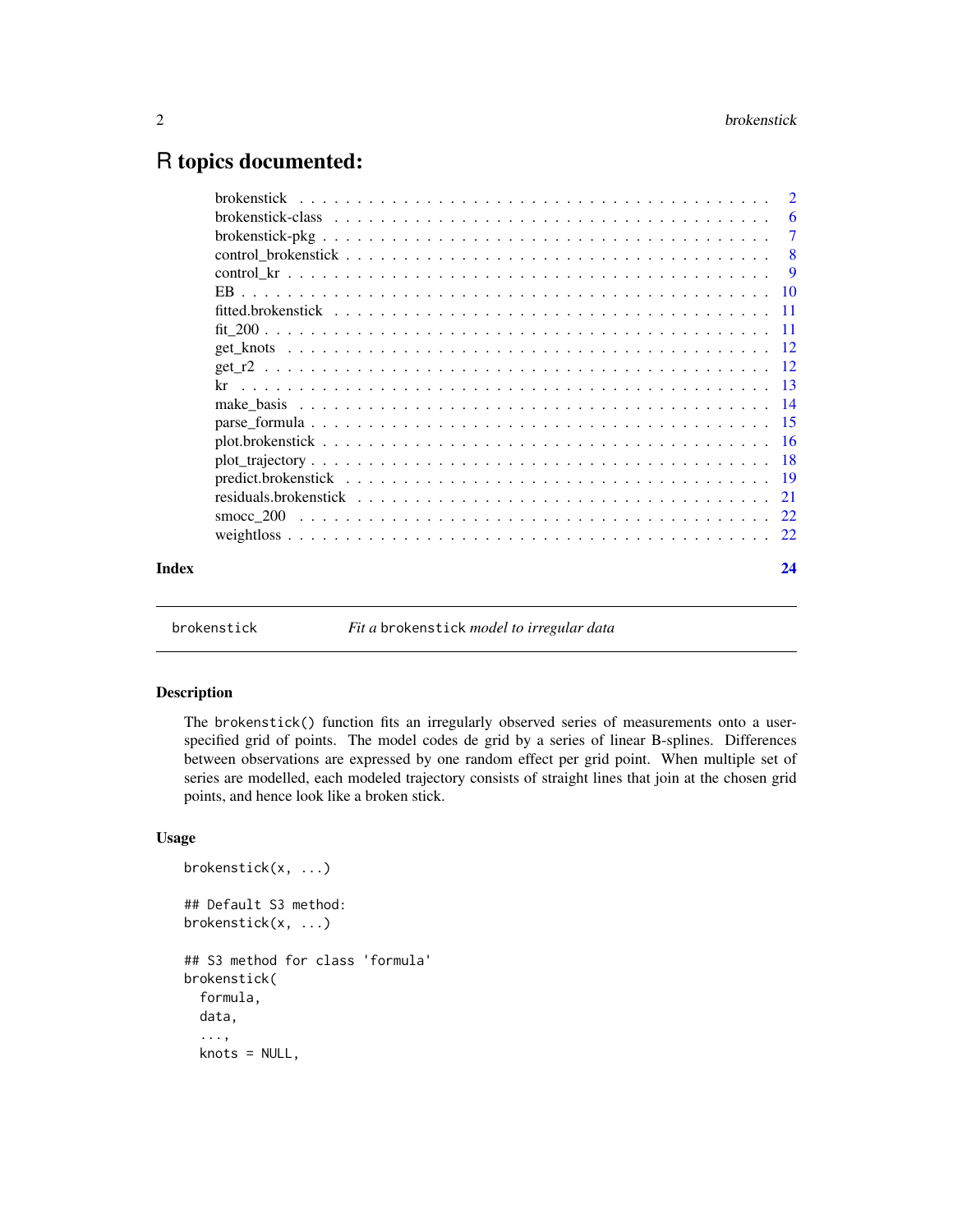# brokenstick

```
boundary = NULL,
  k = NULL,degree = 1L,
 method = c("lmer", "kr"),
 control = control_brokenstick(),
  seed = NA
\mathcal{L}## S3 method for class 'data.frame'
brokenstick(
 x,
 y,
 group,
  ...,
 knots = NULL,
 boundary = NULL,
 k = NULL,degree = 1L,
 method = c("lmer", "kr"),
 control = control_brokenstick(),
  seed = NA
\mathcal{L}## S3 method for class 'matrix'
brokenstick(
 x,
 y,
 group,
  ...,
 knots = NULL,
 boundary = NULL,
 k = NULL,degree = 1L,
 method = c("lmer", "kr"),
 control = control_brokenstick(),
  seed = NA\lambda## S3 method for class 'numeric'
brokenstick(
 x,
 y,
 group,
  ...,
 knots = NULL,
 boundary = NULL,
  k = NULL,degree = 1L,
```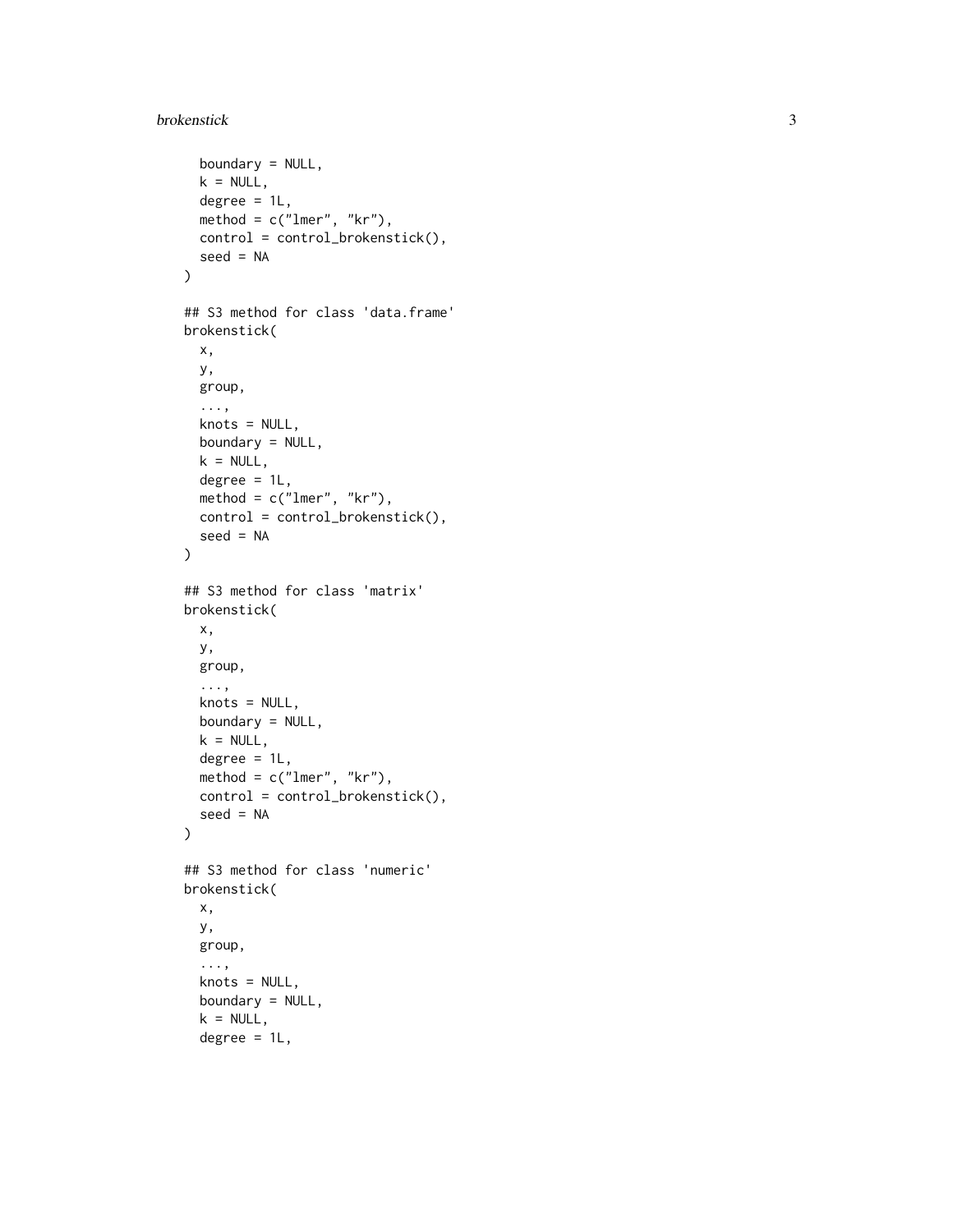```
\mathsf{method} = \mathsf{c("lmer", "kr"),}control = control_brokenstick(),
  seed = NA
\mathcal{L}
```

| Χ        | Predictor variables. Depending on the context:                                                                                                                                                                                                                                                                                                                                                                                                                                                                                                                                                                                                                                                                                                                                            |
|----------|-------------------------------------------------------------------------------------------------------------------------------------------------------------------------------------------------------------------------------------------------------------------------------------------------------------------------------------------------------------------------------------------------------------------------------------------------------------------------------------------------------------------------------------------------------------------------------------------------------------------------------------------------------------------------------------------------------------------------------------------------------------------------------------------|
|          | • A data frame of predictors.                                                                                                                                                                                                                                                                                                                                                                                                                                                                                                                                                                                                                                                                                                                                                             |
|          | • A matrix of predictors.                                                                                                                                                                                                                                                                                                                                                                                                                                                                                                                                                                                                                                                                                                                                                                 |
|          | If $x$ has one column, then also specify $y$ and group. If $x$ has multiple columns,<br>then specify the model by a formula argument.                                                                                                                                                                                                                                                                                                                                                                                                                                                                                                                                                                                                                                                     |
|          | Not currently used, but required for extensibility.                                                                                                                                                                                                                                                                                                                                                                                                                                                                                                                                                                                                                                                                                                                                       |
| formula  | A formula specifying the outcome terms on the left-hand side, the predictor term<br>on the right-hand side and the group variable after the $\vert$ sign, e.g formula = hgt<br>~ age   id. One may specify additional variables, but the brokenstick model<br>will ignored them.                                                                                                                                                                                                                                                                                                                                                                                                                                                                                                          |
|          | Note: This formula specification is specific to the brokenstick() function.                                                                                                                                                                                                                                                                                                                                                                                                                                                                                                                                                                                                                                                                                                               |
| data     | When a formula is used, data is specified as:                                                                                                                                                                                                                                                                                                                                                                                                                                                                                                                                                                                                                                                                                                                                             |
|          | • A data frame containing predictor, group and outcome variables.                                                                                                                                                                                                                                                                                                                                                                                                                                                                                                                                                                                                                                                                                                                         |
| knots    | Optional, but recommended. Numerical vector with the locations of the breaks<br>to be placed on the values of the predictor. Values outside the range of the data<br>will extend the boundary knots (see below) beyond the data range.                                                                                                                                                                                                                                                                                                                                                                                                                                                                                                                                                    |
| boundary | Optional. Numerical vector of length 2 with the left and right boundary knots.<br>The boundary setting is passed to splines: : bs() as the Boundary. knots ar-<br>gument. If not specified, the range of predictor variable is taken. Automatic<br>model specification is data-dependent. However, if both knots and boundary<br>are supplied, the B-spline transformation parameter do not depend on the data. If<br>specified, the boundary range is internally expanded to include at least range (knots).<br>The warning some 'x' values beyond boundary knots may cause ill-conditioned bases<br>implies that model fitting ignores any data beyond the (expanded) boundary<br>range. It is possible to prevent this warning by pre-filtering rows in data to<br>the boundary range. |
| k        | Optional, a convenience parameter for the number of internal knots. If specified,<br>then k internal knots are placed at equidense quantiles of the predictor. For<br>example, specifying $k = 1$ puts a knot at the 50th quantile (median), setting $k =$<br>3 puts knots at the 25th, 50th and 75th quantiles, and so on.<br>Note: Knots specified via k are data-dependent and do not transfer to other data                                                                                                                                                                                                                                                                                                                                                                           |
|          | sets. We recommend using knots and boundary over k. If both k and knots are<br>specified, then k takes precendence.                                                                                                                                                                                                                                                                                                                                                                                                                                                                                                                                                                                                                                                                       |
| degree   | the degree of the spline. The broken stick model requires linear splines, so the<br>default is degree = 1. Setting degree = $\theta$ yields (crisp) dummy coding, and<br>one column less than for degree = 1. The brokenstick package supports only<br>degree = $\theta$ and degree = 1.                                                                                                                                                                                                                                                                                                                                                                                                                                                                                                  |

<span id="page-3-0"></span>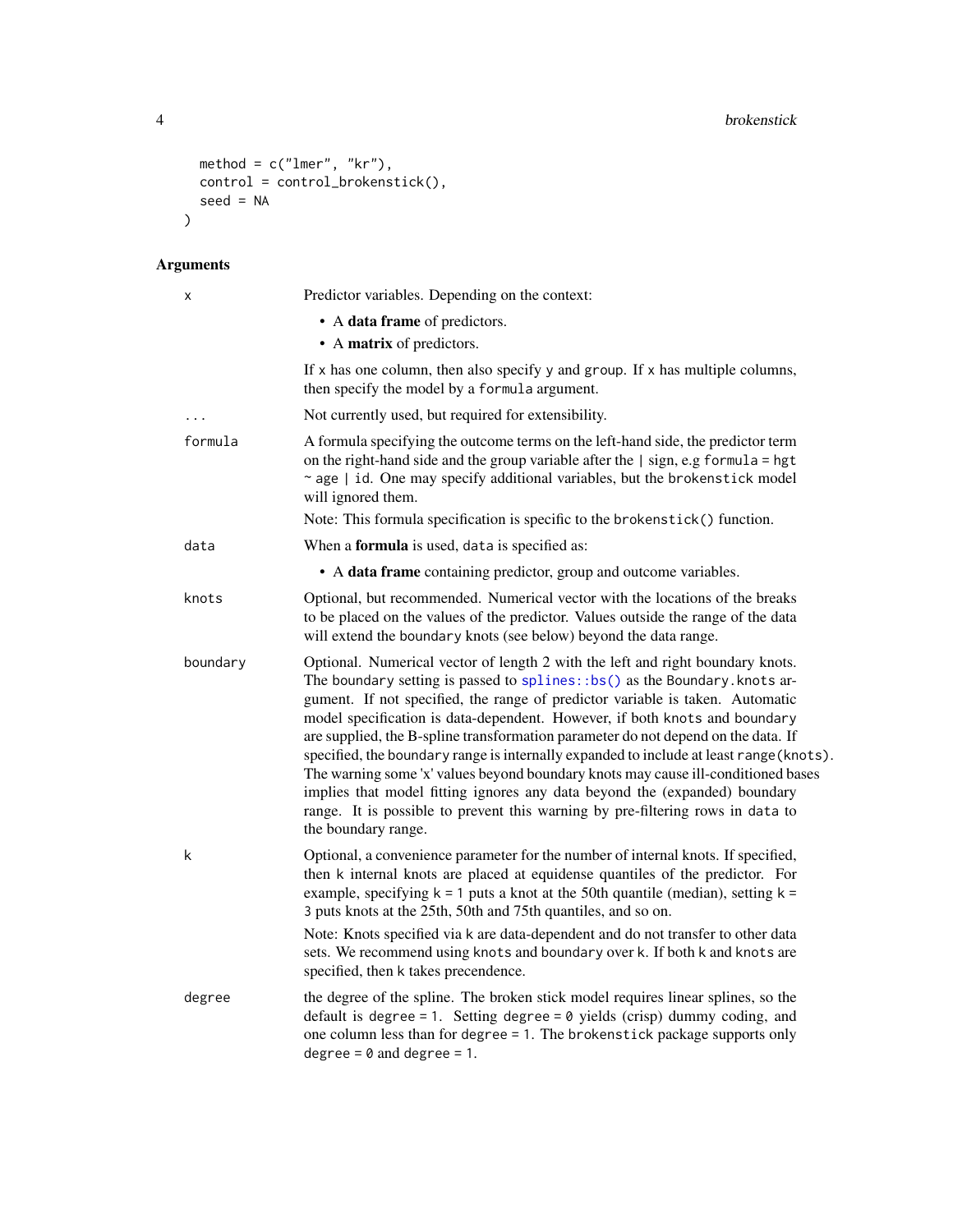#### <span id="page-4-0"></span>brokenstick 5

| method  | Estimation method. Either "kr" (for the Kasim-Raudenbush sampler) or "1mer"<br>$(for \text{1me4}: \text{1mer}()$ (default).                                                       |
|---------|-----------------------------------------------------------------------------------------------------------------------------------------------------------------------------------|
| control | A list with parameters. Use control_brokenstick() to generate.                                                                                                                    |
| seed    | Seed number for base::set.seed(). Use NA to bypass seed setting.                                                                                                                  |
| y       | Outcome variable. When $x$ is a <b>data frame</b> or <b>matrix</b> , $y$ is specified as:                                                                                         |
|         | • A data frame with 1 numeric column.<br>• A matrix with 1 numeric column.<br>• A numeric vector.                                                                                 |
| group   | Grouping variable. When $x$ is a <b>data frame</b> or <b>matrix</b> , group is specified as:<br>• A data frame with 1 column.<br>• A matrix with 1 column.<br>• A numeric vector. |

#### Details

The variance-covariance matrix of the random effects absorbs the relations over time. By default, this matrix is estimated as unstructured by [lme4::lmer\(\)](#page-0-0). This estimate may be unstable if the number of children is small relative to the number of specified knots. The function can be time consuming for data sets with thousands of children.

An alternative - often faster for models with many random effects - is to use the Bayesian Kasim-Raudenbush sampler (method kr). That method also allow for enforcing a simple structure on the variance-covariance matrix of the random effects. Currently, there are three such models: argyle, cole and none. See [kr\(\)](#page-12-1) and [control\\_brokenstick\(\)](#page-7-1) for more details.

#### Value

A brokenstick object.

# Examples

```
train <- smocc_200[1:1198, ]
# fit with implicit boundary c(0, 3)
fit \le brokenstick(hgt.z \sim age | id, data = train, knots = 0:3)
# using KR sampler
fit \le brokenstick(hgt.z \sim age | id, data = train, knots = 0:3,
                   method = "kr", seed = 1)
knots <- round(c(0, 1, 2, 3, 6, 9, 12, 15, 18, 24) / 12, 4)
boundary \leq -c(0, 3)fit_lmer <- brokenstick(hgt.z \sim age | id, data = train,
                        knots = knots, boundary = boundary)
```
fit\_kr <- brokenstick(hgt.z ~ age | id, data = train, knots = knots, boundary = boundary, method = " $kr$ ")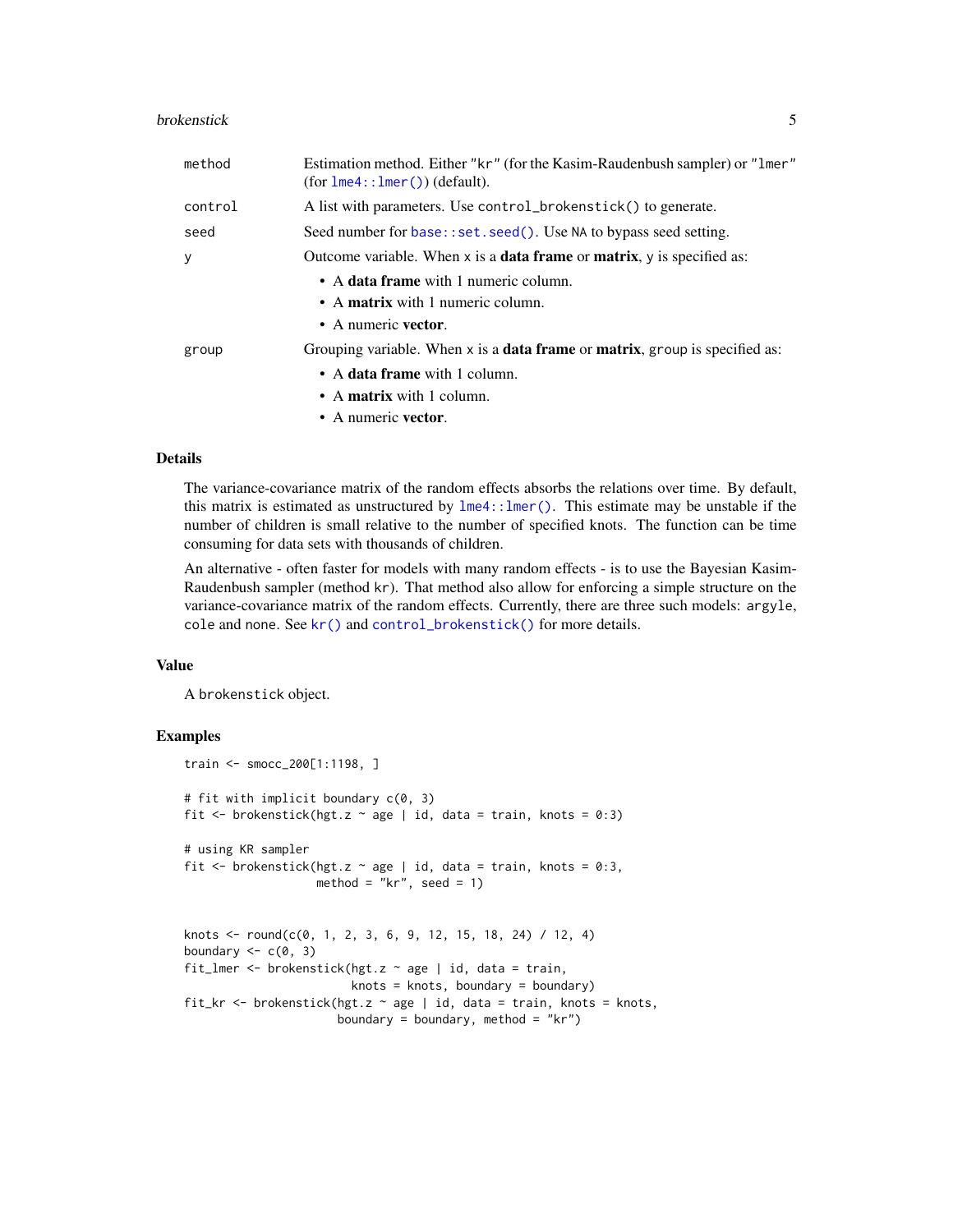```
# Four ways to specify the same model
# Formula interface
mod1 <- brokenstick(hgt.z ~ age | id, train)
# XY interface - numeric vector
mod2 <- with(train, brokenstick(age, hgt.z, id))
identical(mod1, mod2)
# XY interface - data.frame
mod3 <- with(train, brokenstick(data.frame(age), hgt.z, id))
identical(mod1, mod3)
# XY interface - matrix
tt \leq as.matrix(train[, c(1, 2, 7)])
mod4 <- brokenstick(tt[, "age", drop = FALSE],
                    tt[, "hgt.z", drop = FALSE],
                    tt[, "id", drop = FALSE])
identical(mod1, mod4)
```
<span id="page-5-1"></span>brokenstick-class *Class* brokenstick

#### Description

The main fitting function [brokenstick\(\)](#page-1-1) returns an object of class brokenstick. This object collects the fitted broken stick model.

#### Details

The package exports S3 methods for the brokenstick class for the following generic functions: [fitted\(\)](#page-0-0), [model.frame\(\)](#page-0-0), [model.matrix\(\)](#page-0-0), [plot\(\)](#page-0-0), [predict\(\)](#page-0-0), [print\(\)](#page-0-0), [residuals\(\)](#page-0-0).

The package documents methods [fitted.brokenstick\(\)](#page-10-1), [plot.brokenstick\(\)](#page-15-1), [predict.brokenstick\(\)](#page-18-1) and [residuals.brokenstick\(\)](#page-20-1). The package exports two helper functions for brokenstick objects: [get\\_knots\(\)](#page-11-1) and [get\\_r2\(\)](#page-11-2).

A brokenstick object is a list with the following named elements:

#### Elements

names A list with elements named x, y and g providing the variables names for the time, outcome and subject columns, respectively.

knots Numeric vector of with the internal knots. Use [get\\_knots\(\)](#page-11-1) to extract knots.

boundary Numeric vector of length 2 with the boundary knots. Use [get\\_knots\(\)](#page-11-1) to extract knots.

degree The degree of the B-spline. See [splines::bs\(\)](#page-0-0). Either 0 (constant model) or 1 (broken stick model).

model Not used.

method Either lmer or kr, identifying the fitting model.

<span id="page-5-0"></span>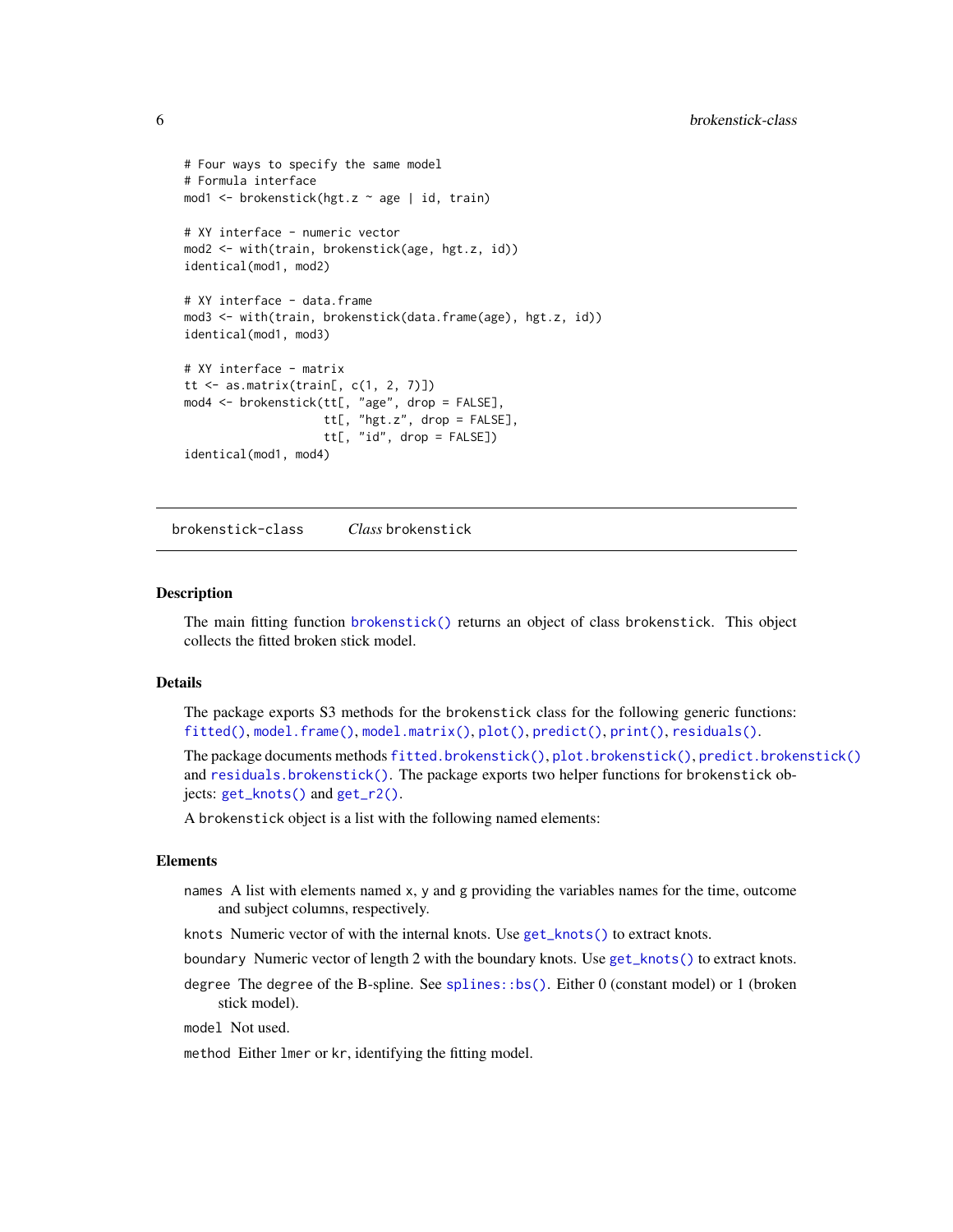- <span id="page-6-0"></span>control List of control option returned by [control\\_brokenstick\(\)](#page-7-1).
- beta Numeric vector with fixed effect estimates.
- omega Numeric matrix with variance-covariance estimates of the random effect.
- sigma2j Numeric vector with estimates of the residual variance per group. Only used by method kr.
- sigma2 Numeric scalar with the mean residual variance.
- draws Numeric matrix with multiple imputations. The number of rows is equal to the number of missing values in y. The number of columns depends on imp\_skip. Only used by kr if imp\_skip is set.

#### Author(s)

Stef van Buuren, 2020

#### References

van Buuren S (2020). Broken Stick Model for Irregular Longitudinal Data. *In preparation*.

brokenstick-pkg brokenstick*: A package for irregular longitudinal data.*

#### Description

The broken stick model describes a set of individual curves by a linear mixed model using secondorder linear B-splines. The main use of the model is to align irregularly observed data to a userspecified grid of break ages.

#### Details

The **brokenstick** package contains functions for fitting a broken stick model to data, for predicting broken stick curves for new data, and for plotting the results.

#### brokenstick functions

The main functions are:

| brokenstick() | Fit a broken stick model to irregular data     |
|---------------|------------------------------------------------|
| predict()     | Obtain predictions on new data                 |
| plot()        | Plot observed and fitted trajectories by group |

The following functions are user-oriented helpers:

| fitted()    | Calculate fitted values                    |
|-------------|--------------------------------------------|
| get_knots() | Obtain the knots from a broken stick model |
| get_r2()    | Obtain proportion of explained variance    |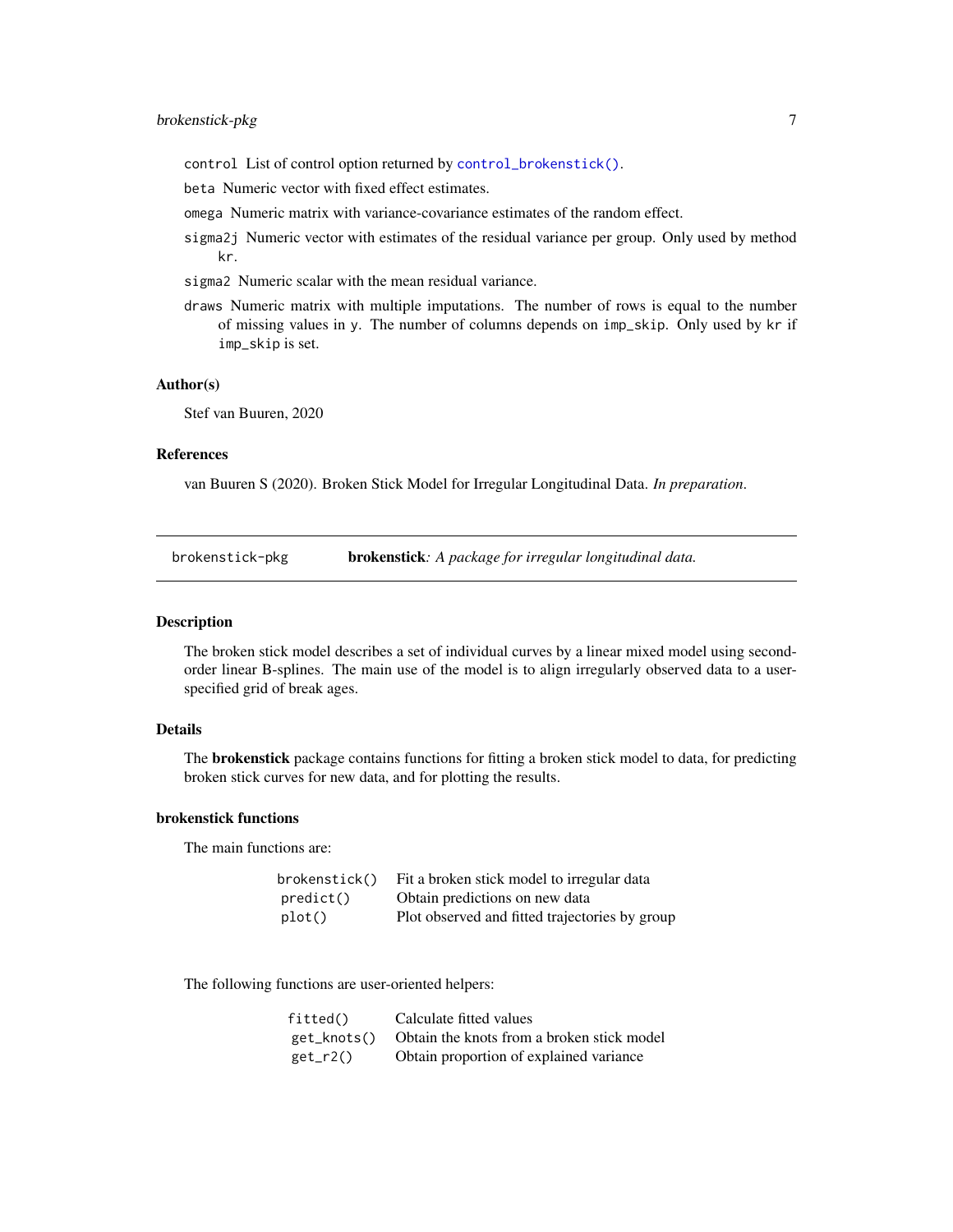residuals() Extract residuals from broken stick model

<span id="page-7-0"></span>The following functions perform the calculations:

| control_brokenstick() | Set controls to steer calculations                  |
|-----------------------|-----------------------------------------------------|
| EB()                  | Empirical Bayes predictor for random effects        |
| kr()                  | Kasim-Raudenbush sampler for two-level normal model |
| make_basis()          | Create linear splines basis                         |

The package follows the tidymodels conventions https://tidymodels.github.io/model-implementation-principle For example, training data are not stored in the modelling object and calculated variables are named after the convention. The package architecture borrows important ideas from the hardhat package.(Vaughan, 2020)

#### Note

Development of this package was kindly supported under the Healthy Birth, Growth and Development knowledge integration (HBGDki) program of the Bill & Melinda Gates Foundation.

# References

van Buuren, S. (2018). *Flexible Imputation of Missing Data. Second Edition*. Chapman & Hall/CRC. Chapter 11. <https://stefvanbuuren.name/fimd/sec-rastering.html#sec:brokenstick>

Vaughan, D. and Kuhn, M. (2020). *hardhat: Construct Modeling Packages*. R package version 0.1.4. <https://CRAN.R-project.org/package=hardhat>

# See Also

[brokenstick](#page-1-1), [EB](#page-9-1), [predict.brokenstick](#page-18-1)

<span id="page-7-1"></span>control\_brokenstick *Set controls to steer calculations*

#### Description

Set controls to steer calculations

# Usage

```
control_brokenstick(
  lmer = lmerControl(check.nobs.vs.nRE = "warning"),
 kr = control_kr(),
  na.action = na.exclude
)
```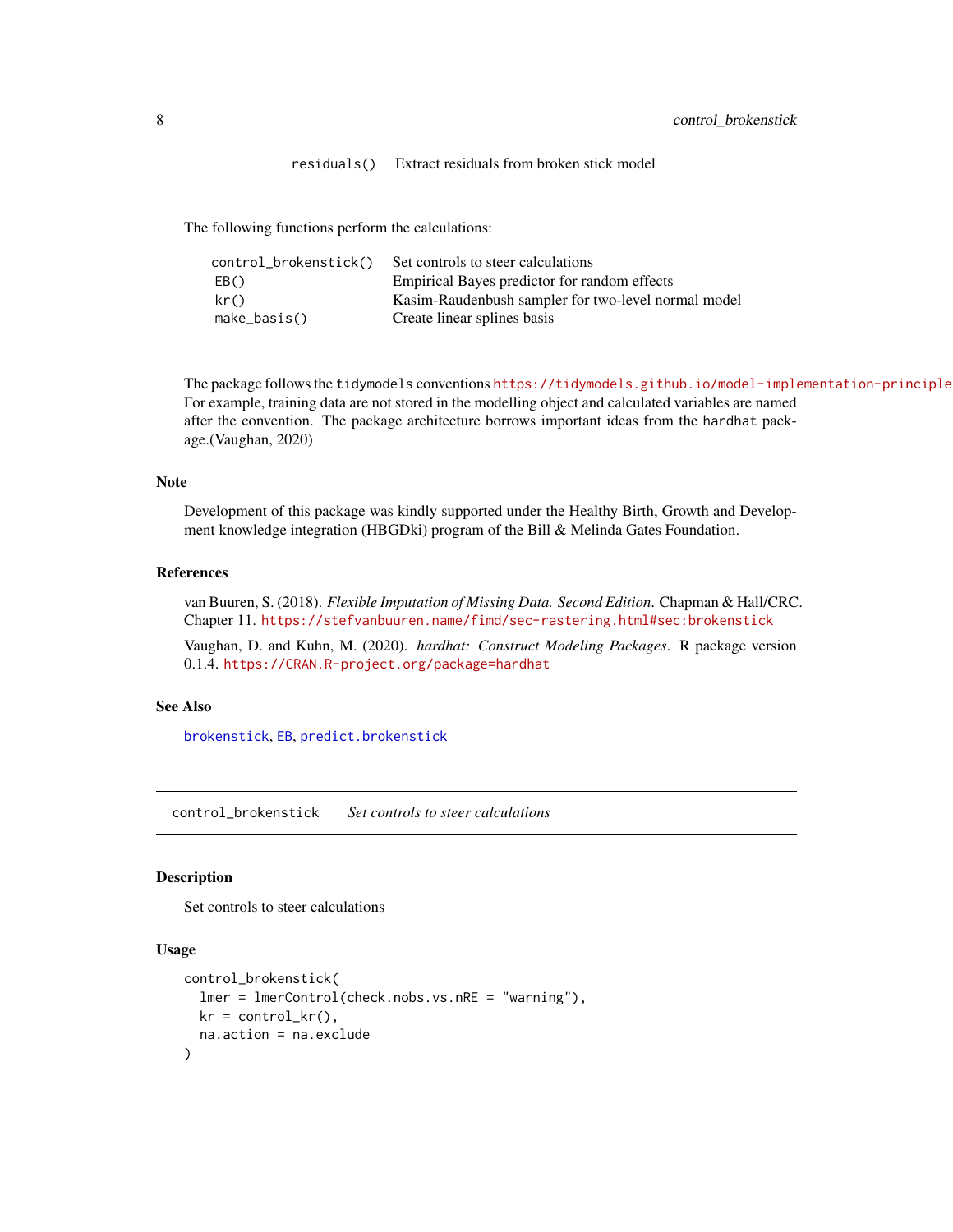# <span id="page-8-0"></span>control\_kr 9

# Arguments

| lmer      | A list generated by lme4::lmerControl. The default is set to lmerControl (check.nobs.vs.nRE)<br>= "warning"), which turn fatal errors with respect the number of parameters<br>into warnings. Use $lmerControl(check.nobs.vs.nRE = "ignore")$ to silence<br>$lmer()$ . |
|-----------|------------------------------------------------------------------------------------------------------------------------------------------------------------------------------------------------------------------------------------------------------------------------|
| kr        | A list generated by control_kr.                                                                                                                                                                                                                                        |
| na.action | The function to call for the na. action argument. The default is na. exclude.                                                                                                                                                                                          |

# <span id="page-8-1"></span>control\_kr *Set controls for Kasim-Raudenbush sampler*

# Description

Set controls for Kasim-Raudenbush sampler

# Usage

```
control_kr(
 model = c("argyle", "cole", "none"),
 runin = 100L,
 ndraw = 200L,
 par_skip = 1L,
 imp_skip = Inf
)
```
# Arguments

| model    | Correlation model: argyle (default), cole or none |
|----------|---------------------------------------------------|
| runin    | Number of run-in iterations                       |
| ndraw    | Number of parameter draws                         |
| par_skip | Number of iterations to next parameter draw       |
| imp_skip | Number of iterations to next outcome draw         |

# Value

A list with five components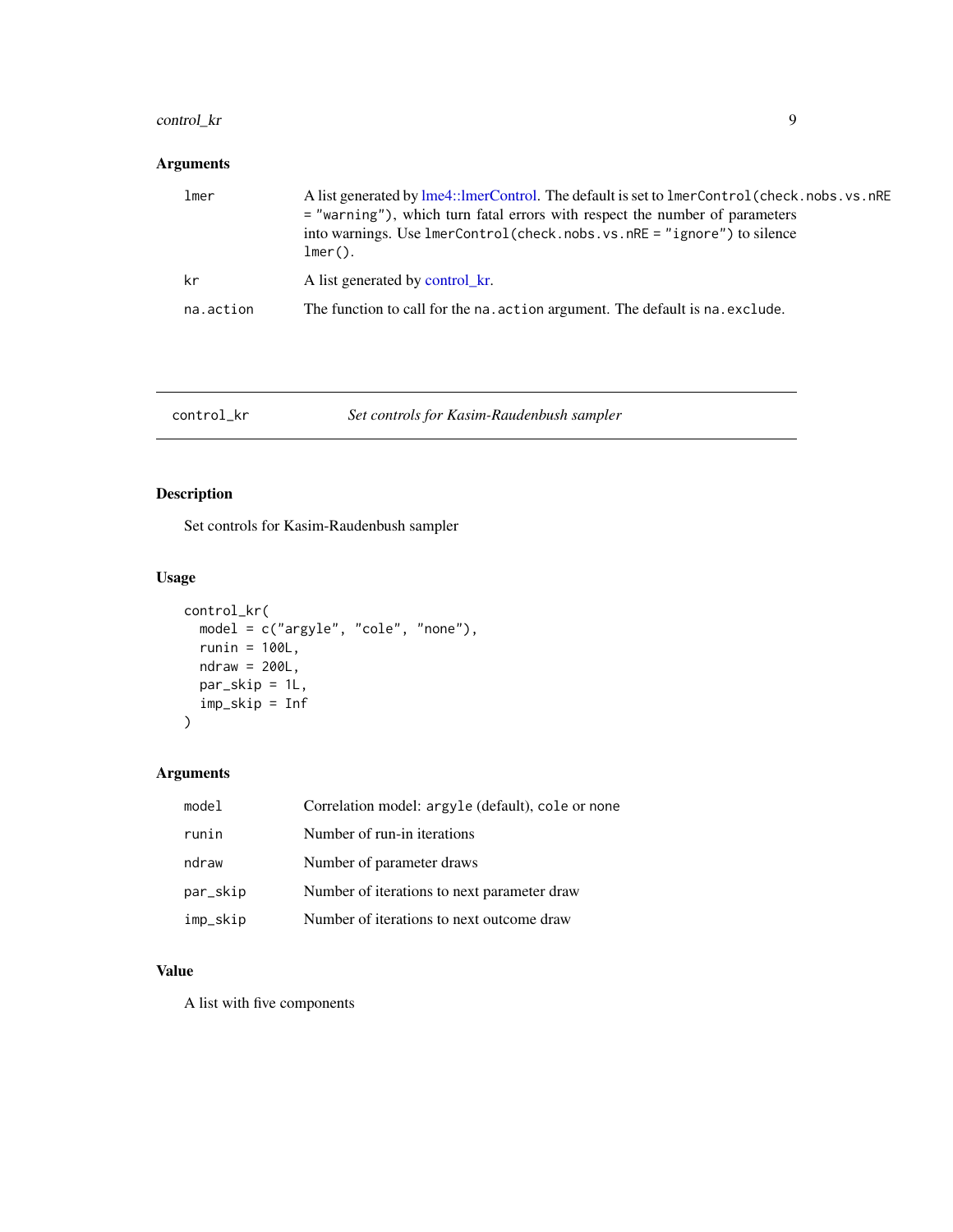#### Description

This function can estimate random effect for a given set of model estimates and new user data. The unit may be new to the model. The methods implements the EB estimate (also known as BLUP) as described in Skrondral and Rabe-Hasketh, 2009, p. 683. This function can also provide the broken stick estimate for a given level, the sum of the global (fixed) and individual (random) effects. The current implementation does not provide prediction errors.

#### Usage

EB(model,  $y$ ,  $X$ ,  $Z = X$ ,  $BS = TRUE$ )

# Arguments

| mode1     | An object of class brokenstick.                                                                                                                   |
|-----------|---------------------------------------------------------------------------------------------------------------------------------------------------|
| <b>y</b>  | A vector of new measurements for unit j, scaled in the same metric as the fitted<br>model.                                                        |
| X         | A nj $*$ p matrix with fixed effects for unit j, typically produced by bs().                                                                      |
| Z         | A nj $\star$ q matrix with random effects for unit j. The default sets Z equal to X.                                                              |
| <b>BS</b> | A logical indicating whether broken stick estimates should be returned (BS =<br>TRUE) or the random effects $(BS = FALSE)$ . The default is TRUE. |

# Value

A vector of length q containing the random effect or broken stick estimates for unit j.

# Author(s)

Stef van Buuren, 2015/2020

# References

Skrondal, A., Rabe-Hesketh, S. (2009). Prediction in multilevel generalized linear models. J. R. Statist. Soc. A, 172, 3, 659-687.

#### Examples

```
#
# EB estimate random effect for child id 10001
data <- smocc_200[smocc_200$id == 10001, ]
y <- data$hgt.z
X <- make_basis(data$age,
  knots = fit_200$knots,
  boundary = fit_200$boundary)
EB(fit_200, y, X)
```
#### <span id="page-9-1"></span><span id="page-9-0"></span>10 BB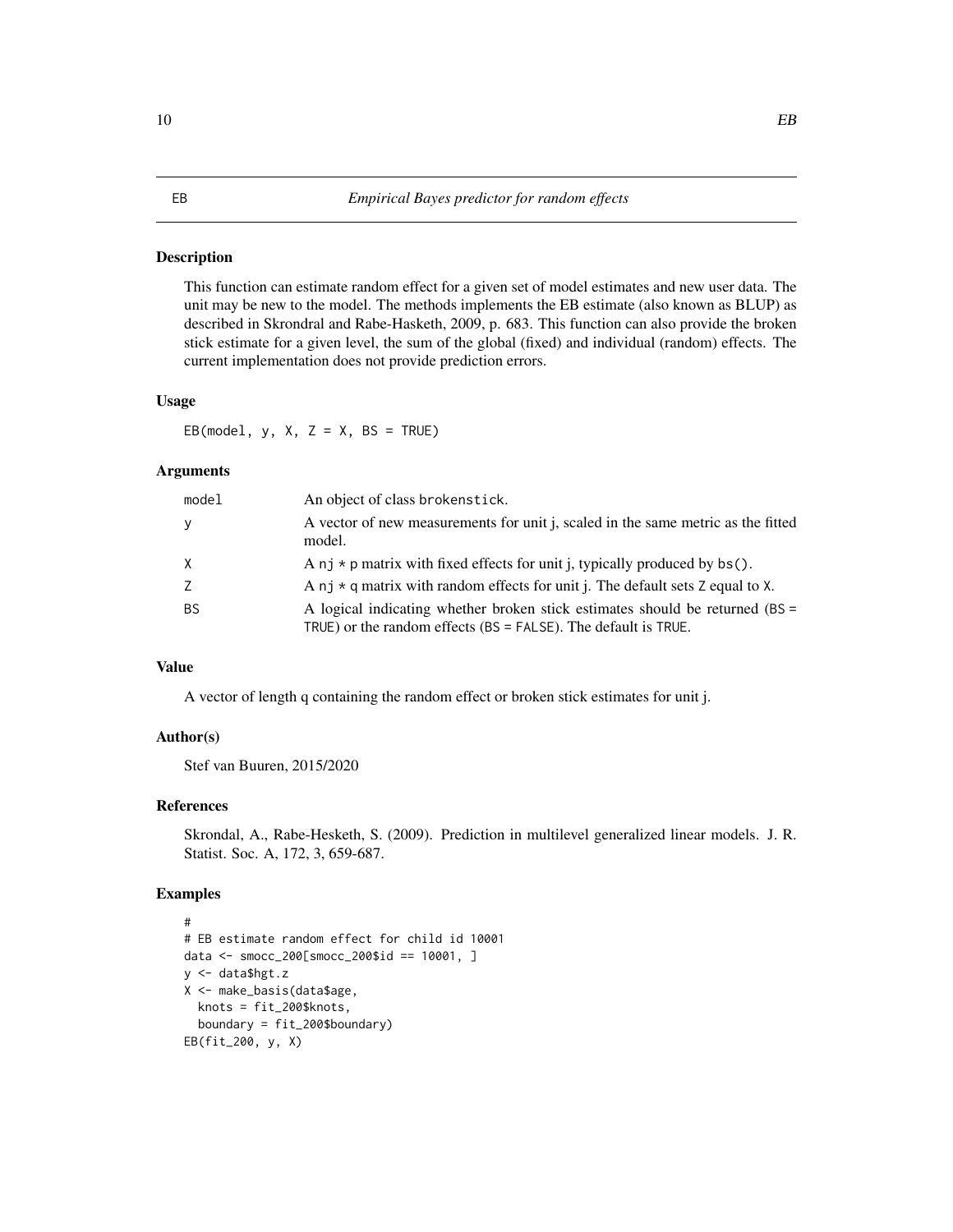<span id="page-10-1"></span><span id="page-10-0"></span>fitted.brokenstick *Calculate fitted values*

# Description

Calculate fitted values

#### Usage

```
## S3 method for class 'brokenstick'
fitted(object, new_data = NULL, ...)
```
# Arguments

| object   | A brokenstick object.                     |
|----------|-------------------------------------------|
| new data | A data frame or matrix of new predictors. |
| .        | Additional arguments. Ignored.            |

# Value

See [predict.brokenstick\(\)](#page-18-1).

## See Also

Other brokenstick: [residuals.brokenstick\(](#page-20-1))

fit\_200 *Broken stick model with nine lines for 200 children*

# Description

The object fit\_200 is an object of class brokenstick that contains the fitted broken stick model.

# Format

An object of class [brokenstick,](#page-5-1) fitted by the [brokenstick\(\)](#page-1-1).

# Details

This dataset was constructed as

```
knots <- round(c(0, 1, 2, 3, 6, 9, 12, 15, 18, 24)/12, 4)
fit_200 <- brokenstick(hgt.z \sim age | id, data = smocc_200,
                        knots = knots, boundary = c(\theta, 3))
```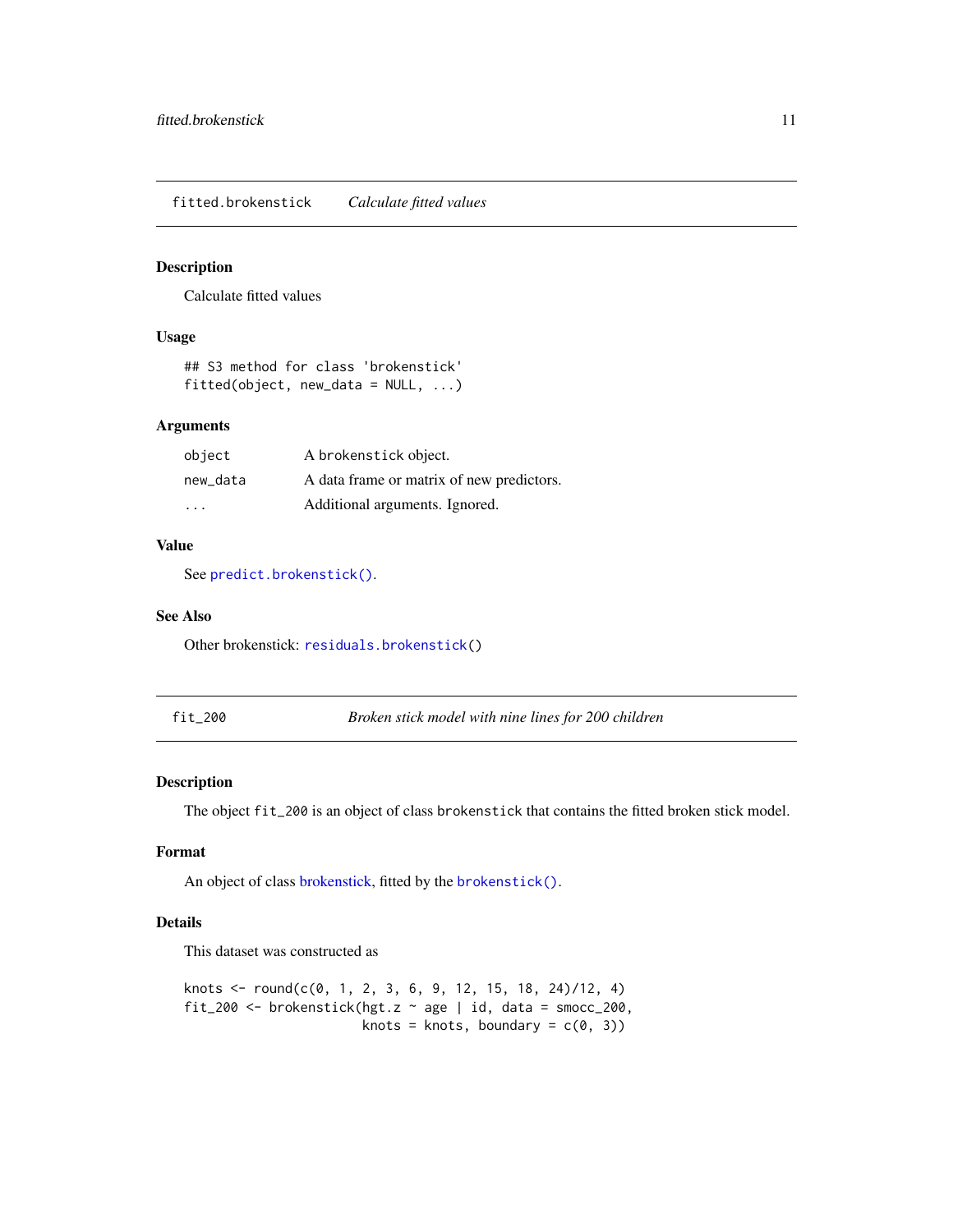<span id="page-11-1"></span><span id="page-11-0"></span>

# Description

Obtain the knots from a broken stick model

## Usage

```
get_knots(object, what = c("all", "knots", "boundary", "droplast"), ...)
```
# Arguments

| object | An object of class brokenstick                                                     |
|--------|------------------------------------------------------------------------------------|
| what   | A character vector of length 1. Valid values are                                   |
| .      | Not used "all", "knots", "boundary" or "droplast". The default is what =<br>"all". |

# Value

A vector with knot locations, either both, internal only or boundary only. The result is NULL if object does not have proper class. The function can return numeric $(0)$  if there are no internal knots.

#### Examples

```
get_knots(fit_200, "knots")
```
<span id="page-11-2"></span>get\_r2 *Obtain proportion of explained variance from a broken stick model*

# Description

Obtain proportion of explained variance from a broken stick model

# Usage

get\_r2(object, new\_data)

| object   | An object of class brokenstick              |
|----------|---------------------------------------------|
| new_data | Data on which r. squared must be calculated |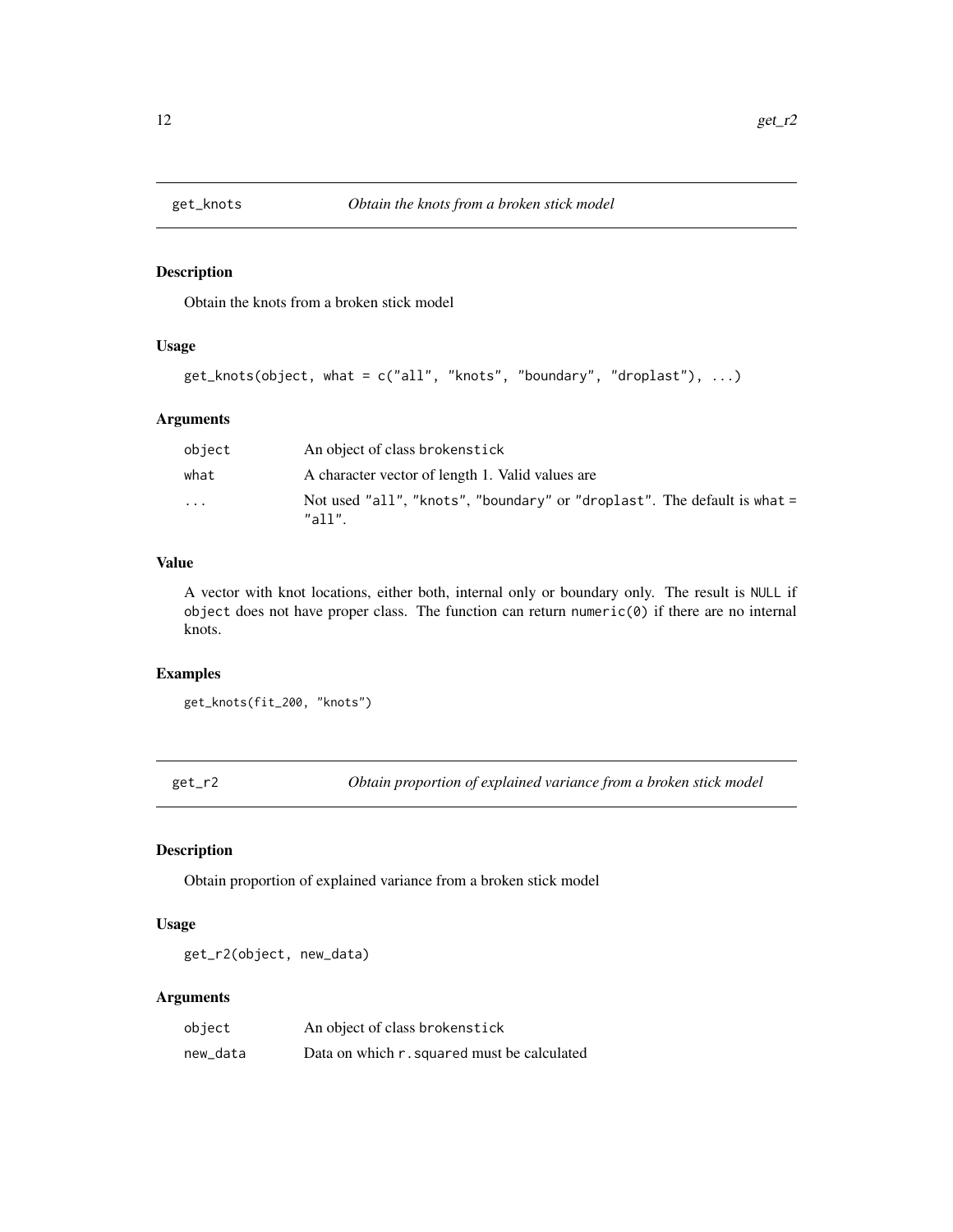# <span id="page-12-0"></span>Value

Proportion of explained variance

#### Examples

get\_r2(fit\_200, smocc\_200)

<span id="page-12-1"></span>

kr *Kasim-Raudenbush sampler for two-level normal model*

#### Description

Simulates posterior distributions of parameters from a two-level normal model with heterogeneous within-cluster variances (Kasim and Raudenbush, 1998). Imputations can be drawn as an extra step to the algorithm.

#### Usage

kr(y, x, g, control, seed, na.action)

#### Arguments

| <sub>V</sub> | Vector with outcome value                                        |
|--------------|------------------------------------------------------------------|
| X            | Matrix with predictor value                                      |
| g            | Vector with group values                                         |
| control      | A list with elements:                                            |
|              | • model: Correlation model: "argyle", "cole" or "none"           |
|              | • runin: Number of run-in iterations                             |
|              | • ndraws: Number of parameter draws                              |
|              | • par_skip: Number of iterations to next parameter draw          |
|              | • imp_skip: Number of iterations to next outcome draw            |
| seed         | Seed number for base::set.seed(). Use NA to bypass seed setting. |
| na.action    | Not really used here                                             |

# Details

The calculation time of  $l$ me4:: $l$ mer() rapidly increases with the number of random effects. More than 10 random effects (knots) takes significant time, and beyond 15 knots generally impossible to fit.

In contrast, the speed of the Kasim-Raudenbush sampler is almost independent of the number of random effect, and foremost depends on the *total number of iterations*: runin + ndraws \* par\_skip.

The defaults ndraws = 200 and par\_skip = 1 provides a *good* approximation to the variance-covariance matrix of the random effects. Increase par\_skip to 10 (*better*) or 20 (*best*) to obtain closer approximations at the expense of a linear increase in calculation time. Setting ndraws = 50 (or lower) will reduce computation time, but the result should be treated as *indicative*.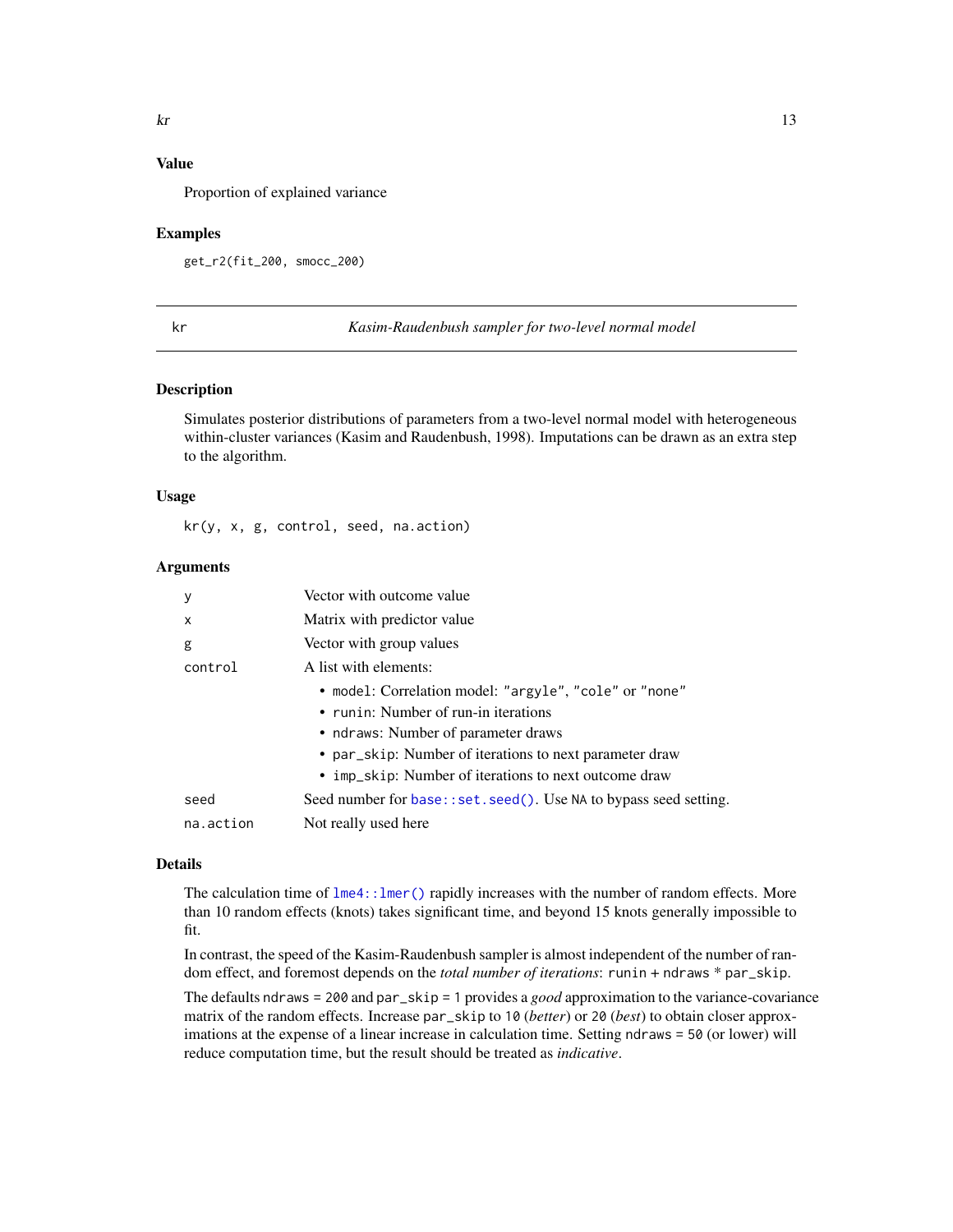It is possible to subsample the parameter draws at every imp\_skip iteration, and draw one or more synthetic outcome values from the posterior distribution of the outcome. The number of multiple imputations is equal to floor(ndraws / imp\_skip). Thus, setting imp\_skip = 20L returns 200 / 20 = 10 multiple imputations for each missing value in the outcome. The default does not produce imputations.

# Value

A list with components:

```
* `beta` Fixed effects
* `omega` Variance-covariance of random effects
* `sigma2_j` Residual variance per group
* `sigma2` Average residual variance
* `draws` A matrix with `ndraw` columns with draws for missing data
```
## Author(s)

Stef van Buuren, based on [mice::mice.impute.2l.norm\(\)](#page-0-0)

#### References

Kasim RM, Raudenbush SW. (1998). Application of Gibbs sampling to nested variance components models with heterogeneous within-group variance. Journal of Educational and Behavioral Statistics, 23(2), 93–116.

make\_basis *Create linear splines basis*

# Description

This function creates the basis function of a second-order (linear) splines at a user-specific set of break points.

#### Usage

```
make_basis(
  x,
  knots = NULL,
 boundary = range(x),
  degree = 1L,
 wan = TRUE,knotnames = TRUE
)
```
<span id="page-13-0"></span>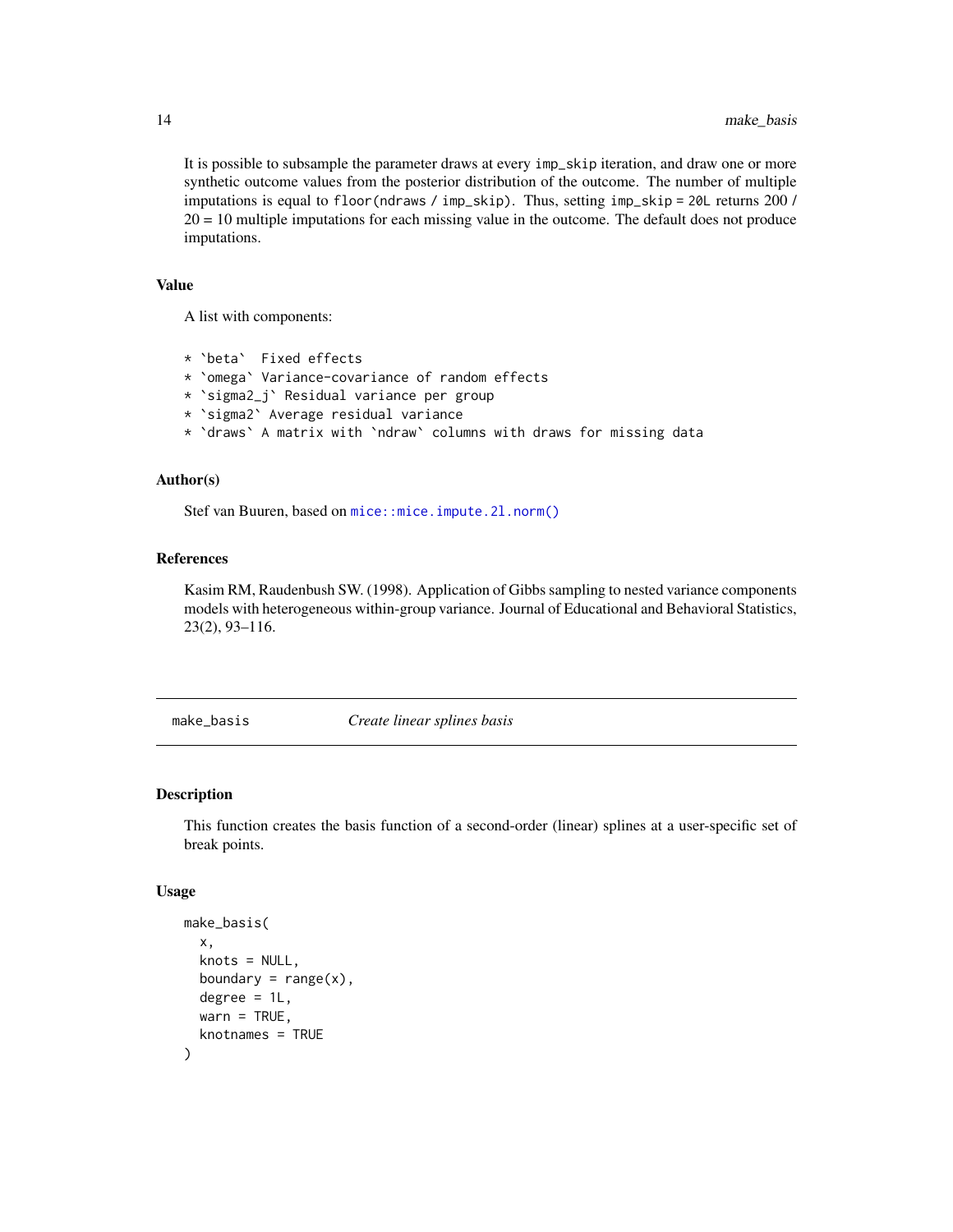# <span id="page-14-0"></span>parse\_formula 15

#### Arguments

| $\mathsf{x}$ | a data. frame with one column                                                                                                                                                                                    |
|--------------|------------------------------------------------------------------------------------------------------------------------------------------------------------------------------------------------------------------|
| knots        | a vector of internal knots, excluding boundary knots                                                                                                                                                             |
| boundary     | vector of external knots                                                                                                                                                                                         |
| degree       | the degree of the spline. The broken stick model requires linear splines, so the<br>default is degree = 1. Setting degree = $\theta$ yields (crisp) dummy coding, and one<br>column less than for degree $= 1$ . |
| warn         | a logical indicating whether warnings from splines: :bs() should be given.                                                                                                                                       |
| knotnames    | Should the column names be the knots?                                                                                                                                                                            |

# Value

A matrix with length(x) rows and length(breaks) columns, with some extra attributes described by bs().

### Note

Before version 0.54, it was standard practice that the knots array always included boundary[1L].

#### Author(s)

Stef van Buuren, 2020

# Examples

```
knots <- c(58, 64, 68, 72)
d1 <- make_basis(data.frame(hgt = women$height), knots = knots)
d0 <- make_basis(data.frame(hgt = women$height), knots = knots, degree = 0)
```
parse\_formula *Parse formula for brokenstick model*

# Description

A bare bones formula parser to extract variables names from formulas of  $y \sim x \mid g$ . It return the name of the first variable mentioned in each formula component.

# Usage

parse\_formula(f)

#### Arguments

f formula object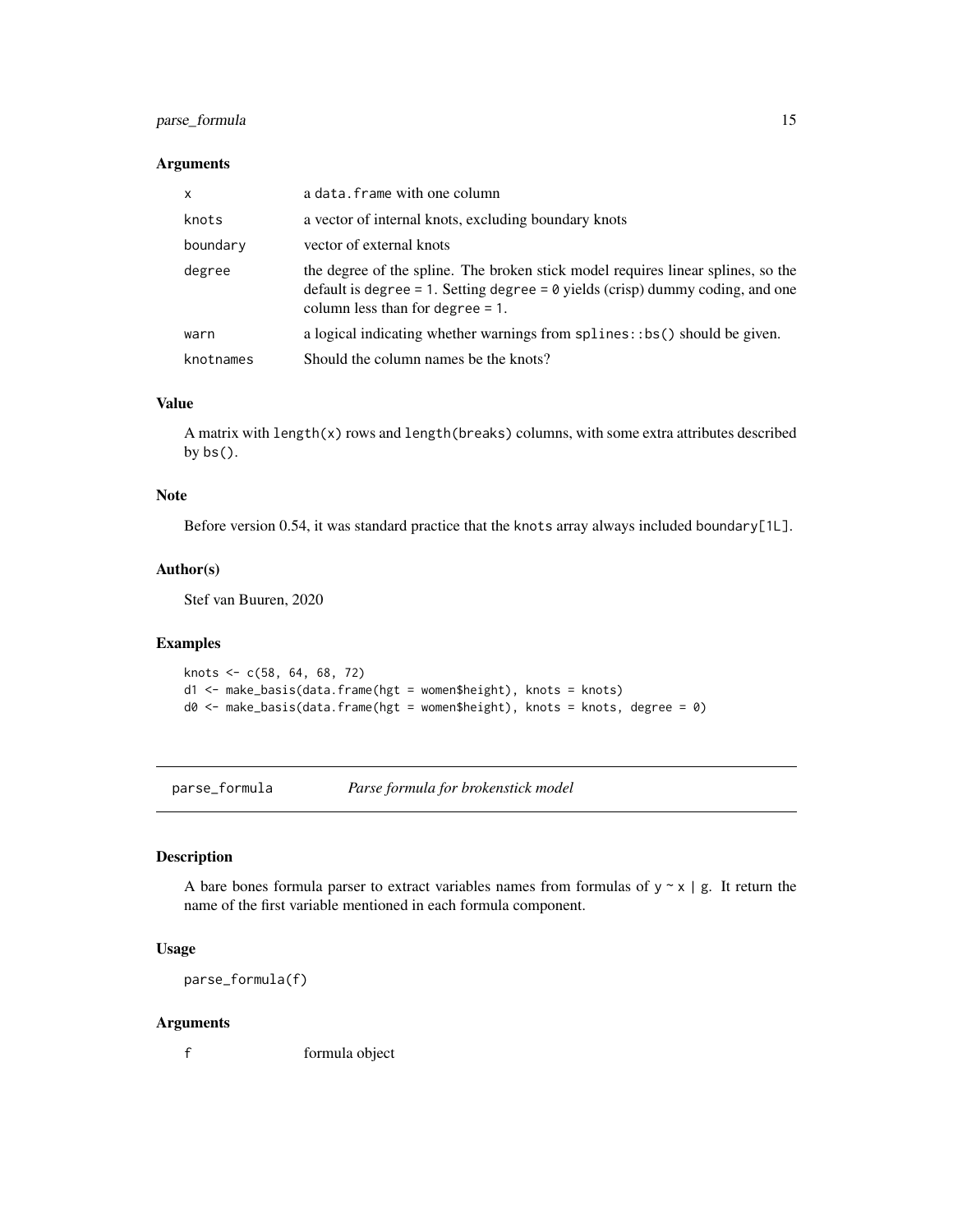# <span id="page-15-0"></span>Value

A list with elements x, y and g. Each element has length 1.

## Author(s)

Stef van Buuren, 2020

# Examples

```
# examples that yield identical result
parse_formula(y \sim x \mid z)parse_formula(y + a \sim x + x1 | z + b)
parse_formula(y + a + log(b) \sim x + x1 \star c | z + d)
```
<span id="page-15-1"></span>plot.brokenstick *Plot observed and fitted trajectories by group*

# Description

The plot method for a brokenstick object plots the observed and fitted trajectories of one or more groups.

#### Usage

```
## S3 method for class 'brokenstick'
plot(
 x,
 new_data,
  ...,
 what = "droplast",.x = NULL,group = NULL,xlim = NULL,ylim = NULL,
 show = c(TRUE, TRUE, FALSE),
 n\_plot = 3L)
```

| x         | An object of class brokenstick.                                                                                   |
|-----------|-------------------------------------------------------------------------------------------------------------------|
| new_data  | A data frame or matrix of new predictors.                                                                         |
| $\cdots$  | Extra arguments passed down to predict.brokenstick() and plot_trajectory().                                       |
| what      | Which knots to plot? See get_knots(). The default, what $=$ "droplast", does<br>not plot the right boundary knot. |
| $\cdot$ X | The x argument of the predict. brokenstick() function.                                                            |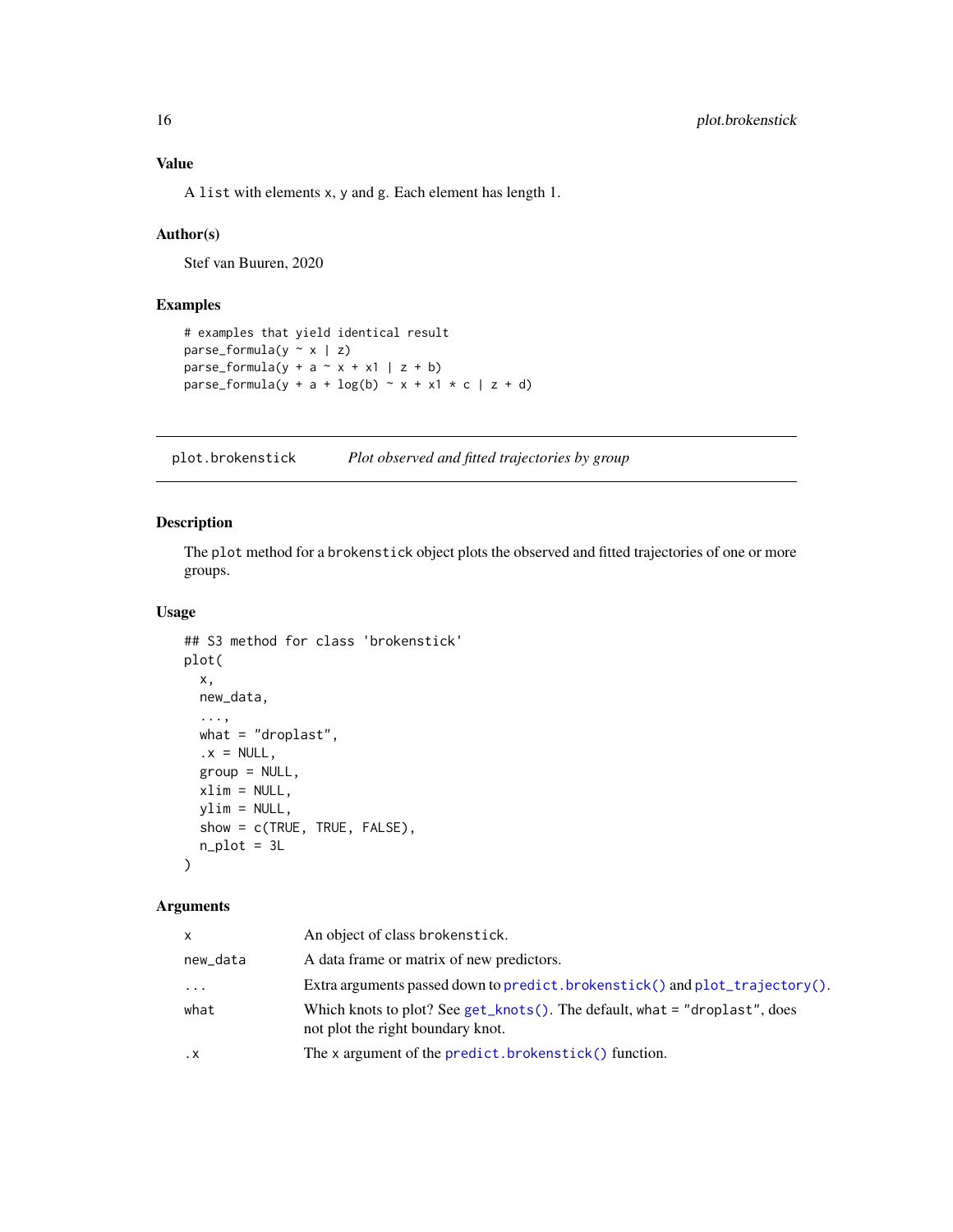# <span id="page-16-0"></span>plot.brokenstick 17

| group  | A vector with group identifications                                                                                                                                                                                                                |
|--------|----------------------------------------------------------------------------------------------------------------------------------------------------------------------------------------------------------------------------------------------------|
| xlim   | Vector of length 2 with range of x-axis                                                                                                                                                                                                            |
| ylim   | Vector of length 2 with range of y-axis                                                                                                                                                                                                            |
| show   | A logical vector of length 3. Element 1 specifies whether the observed data<br>are plotted, element 2 specifies whether the broken stick are plotted, element 3<br>specifies whether imputations are plotted. The default is c(TRUE, TRUE, FALSE). |
| n_plot | A integer indicating the number of individual plots. The default is 3, which<br>plots the trajectories of the first three groups. The n_plot is a safety measure to<br>prevent unintended plots of the entire data set.                            |

#### Value

An object of class [ggplot2::ggplot.](#page-0-0)

#### Author(s)

Stef van Buuren 2020

# See Also

[predict.brokenstick,](#page-18-1) [plot\\_trajectory.](#page-17-1)

# Examples

```
# fit model on raw hgt with knots at 0, 1, 2 and 3 years
fit1 <- brokenstick(hgt \sim age | id, smocc_200, knots = 0:3)
gp <- c(10001, 10005, 10022)
plot(fit1, smocc_200,
  group = gp, xlim = c(0, 2.1),xlab = "Age (years)", ylab = "Length (cm)"
\lambda# fit model on standard deviation score
fit2 <- brokenstick(hgt.z \sim age | id, smocc_200, knots = 0:3)
plot(fit2, smocc_200,
  group = gp, xlim = c(0, 2.1),xlab = "Age (years)", ylab = "Length (SDS)"
)
# model with 11 knots
plot(fit_200, smocc_200,
 group = gp, xlim = c(0, 2.1),
 xlab = "Age (years)", ylab = "Length (SDS)"
\lambda
```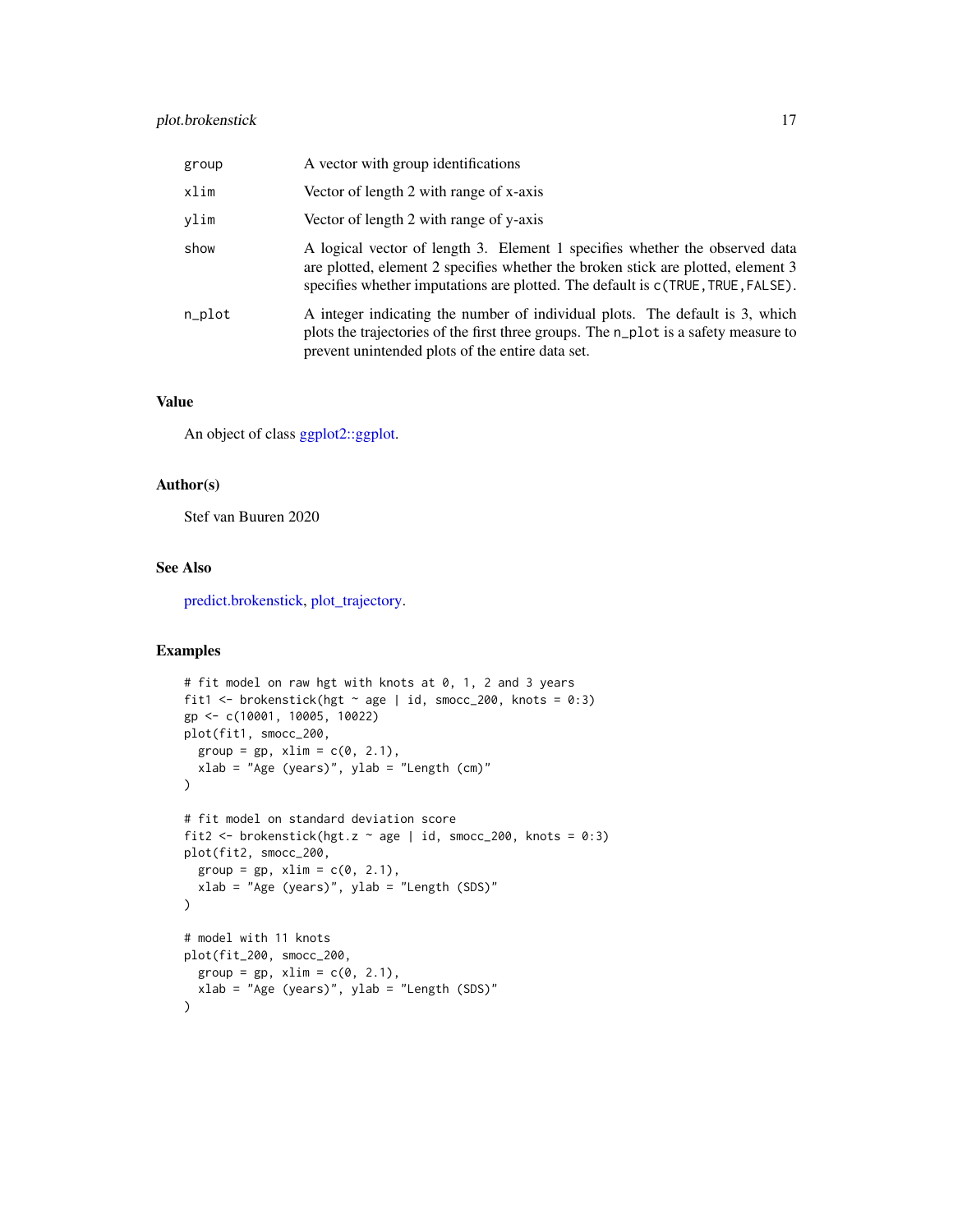<span id="page-17-1"></span><span id="page-17-0"></span>

### Description

This function is called by plot.brokenstick. Normally we wouldn't call plot\_trajectory() directly.

# Usage

```
plot_trajectory(
 x,
 data,
 color_y = c(grDevices::hcl(240, 100, 40, 0.7), grDevices::hcl(240, 100, 40, 0.8)),
 size_y = 2,
 color_yhat = c(grDevices::hcl(0, 100, 40, 0.7), grDevices::hcl(0, 100, 40, 0.8)),
 size\_yhat = 2,
 color\_imp = c("grey80", "grey80"),size\_imp = 2,
 ncol = 3L,
 xlab = NULL,
 ylab = NULL,
 xlim = NULL,
 ylim = NULL,
 scales = "fixed",
  theme = ggplot2::theme_light()
)
```

| X          | An object of class brokenstick.                                                                           |
|------------|-----------------------------------------------------------------------------------------------------------|
| data       | A data. frame with columns names x\$names, ". source" and ". pred", and<br>possibly ". imp"               |
| color_y    | A character vector with two elements specifying the symbol and line color of<br>the measured data points  |
| size_y     | Dot size of measured data points                                                                          |
| color_yhat | A character vector with two elements specifying the symbol and line color of<br>the predicted data points |
| size_yhat  | Dot size of predicted data points                                                                         |
| color_imp  | A character vector with two elements specifying the symbol and line color of<br>the imputed data          |
| size_imp   | Dot size of imputed data                                                                                  |
| ncol       | Number of columns in plot                                                                                 |
| xlab       | The label of the x-axis                                                                                   |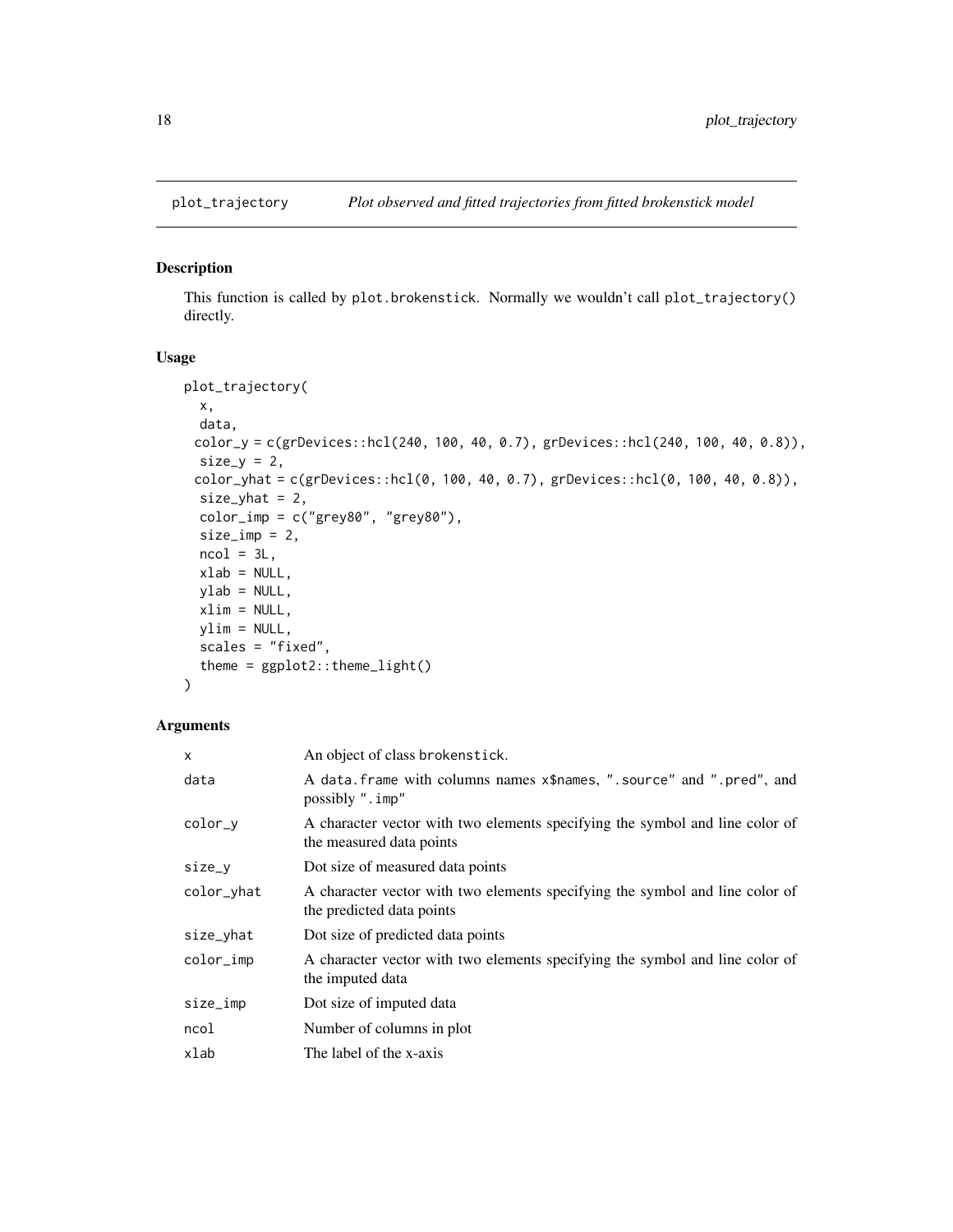<span id="page-18-0"></span>

| ylab   | The label of the y-axis                       |
|--------|-----------------------------------------------|
| xlim   | Vector of length 2 with range of x-axis       |
| vlim   | Vector of length 2 with range of y-axis       |
| scales | Axis scaling, e.g. "fixed", "free", and so on |
| theme  | Plotting theme                                |

# Value

An object of class ggplot

# See Also

[plot.brokenstick](#page-15-1)

<span id="page-18-1"></span>predict.brokenstick *Predict from a* brokenstick *model*

# Description

The predictions from a broken stick model coincide with the group-conditional means of the random effects. This function takes an object of class brokenstick and returns predictions in one of several formats. The user can calculate predictions for new persons, i.e., for persons who are not part of the fitted model, through the x and y arguments.

# Usage

```
## S3 method for class 'brokenstick'
predict(
 object,
  new_data = NULL,
  type = "numeric",
  ...,
 x = NULL,y = NULL,group = NULL,
  strip_data = TRUE,
  shape = c("long", "wide", "vector")
\mathcal{L}
```

| object   | A brokenstick object.                                                       |
|----------|-----------------------------------------------------------------------------|
| new data | A data frame or matrix of new predictors.                                   |
| type     | A single character. The type of predictions to generate. Valid options are: |
|          | • "numeric" for numeric predictions.                                        |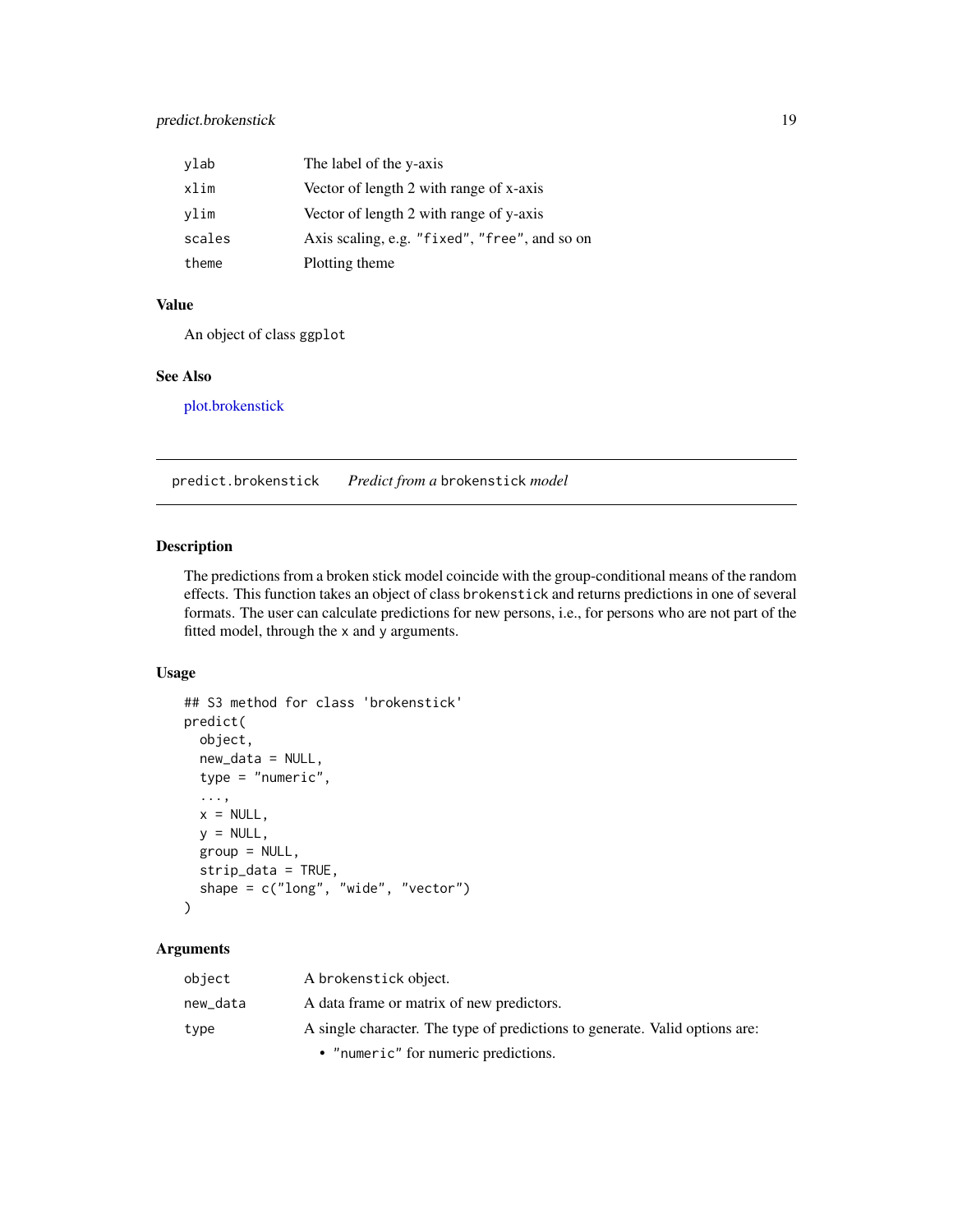| $\cdot$    | Not used, but required for extensibility.                                                                                                                                                                     |
|------------|---------------------------------------------------------------------------------------------------------------------------------------------------------------------------------------------------------------|
| X          | Optional. A numeric vector with values of the predictor. It could also be the<br>special keyword $x =$ "knots" replaces x by the positions of the knots.                                                      |
| y          | Optional. A numeric vector with measurements.                                                                                                                                                                 |
| group      | A vector with group identifications                                                                                                                                                                           |
| strip_data | A logical indicating whether the row with the observed data from new_data<br>should be stripped from the return. The default is TRUE. Set to FALSE to infer<br>which data points are extracted from new_data. |
| shape      | A string: "long" (default), "wide" or "vector" specifying the shape of the<br>return value. Note that use of "wide" with many unique values in x creates an<br>unwieldy, large and sparse matrix.             |

#### Details

By default, predict() calculates predictions for every row in new\_data. It is possible to tailor the behavior through the x, y and group arguments. What exactly happens depends on which of these arguments is specified:

- 1. If the user specifies x, but no y and group, the function returns for every group in new\_data - predictions at x values. This method will use the data from new\_data.
- 2. If the user specifies  $x$  and  $y$  but no group, the function forms a hypothetical new group with the x and y values. This method uses no information from new\_data.
- 3. If the user specifies group, but no x or y, the function searches for the relevant data in new\_data and limits its predictions to the specified groups. This is useful if prediction for only one or a few groups is needed.
- 4. If the user specifies x and group, but no y, the function will create new values for x in each group, search for the relevant data in new\_data and limit prediction to locations x in those groups.
- 5. If the user specifies x, y and group, the functions assumes that these vectors form a data frame. The lengths of x, y and group must be the same. This procedure uses only information from new\_data for groups with group values that match those on newdata.
- 6. As case 5, but now without a new\_data argument. All data are specified through x, y and group. No matching to new\_data attempted.

#### Value

A tibble of predictions. If x, y and group are not specified, the number of rows in the tibble is guaranteed to be the same as the number of rows in new\_data.

#### Examples

```
train <- smocc_200[1:1198, ]
test <- smocc_200[1199:1940, ]
# Fit
fit \leq brokenstick(hgt.z \sim age | id, data = train, knots = 0:3)
```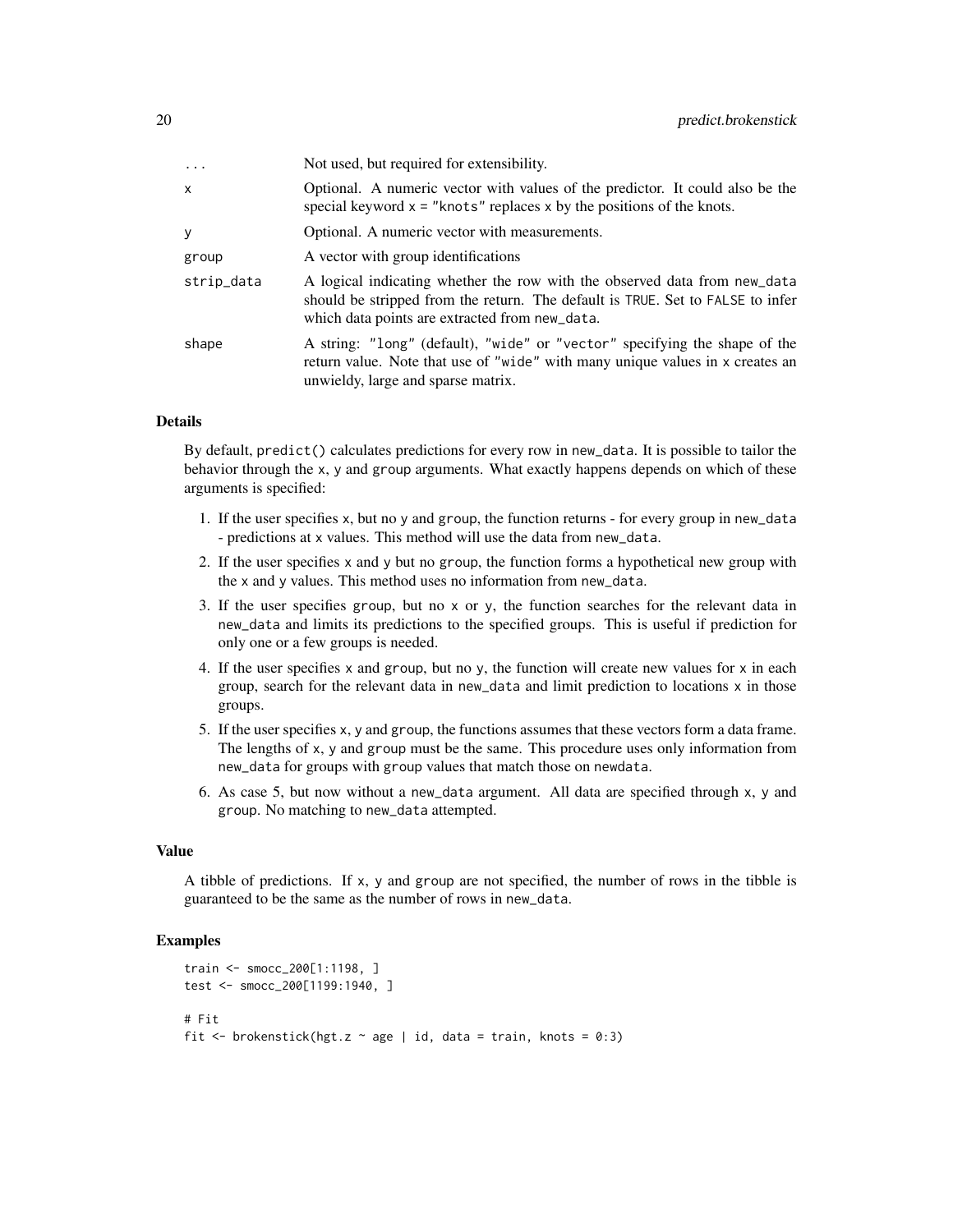```
# Predict, with preprocessing
tail(predict(fit, test), 3)
# case 1: x as knots
z \le predict(fit, test, x = "knots")
# case 2: x and y, one new group
predict(fit, test, x = "knots", y = c(1, 1, 0.5, 0))# case 2: x and y, one new group, we need not specify new_data
predict(fit, x = "knots", y = c(1, 1, 0.5, 0))# case 3: only group
predict(fit, test, group = c(11045, 11120, 999))
# case 4: predict at x in selected groups
predict(fit, test, x = c(0.5, 1, 1.25), group = c(11045, 11120, 999))
# case 5: vectorized
predict(fit, test, x = c(0.5, 1, 1.25), y = c(0, 0.5, 1), group = c(11045, 11120, 999))
# case 6: vectorized, without new_data, results are different for 11045 and 11120
predict(fit, x = c(0.5, 1, 1.25), y = c(0, 0.5, 1), group = c(11045, 11120, 999))
```
<span id="page-20-1"></span>residuals.brokenstick *Extract residuals from brokenstick model*

#### **Description**

Extract residuals from brokenstick model

# Usage

```
## S3 method for class 'brokenstick'
residuals(object, new_data = NULL, ...)
```
### Arguments

| object                  | A brokenstick object.                     |
|-------------------------|-------------------------------------------|
| new data                | A data frame or matrix of new predictors. |
| $\cdot$ $\cdot$ $\cdot$ | Additional arguments. Ignored.            |

### Value

See [predict.brokenstick\(\)](#page-18-1).

#### See Also

Other brokenstick: [fitted.brokenstick\(](#page-10-1))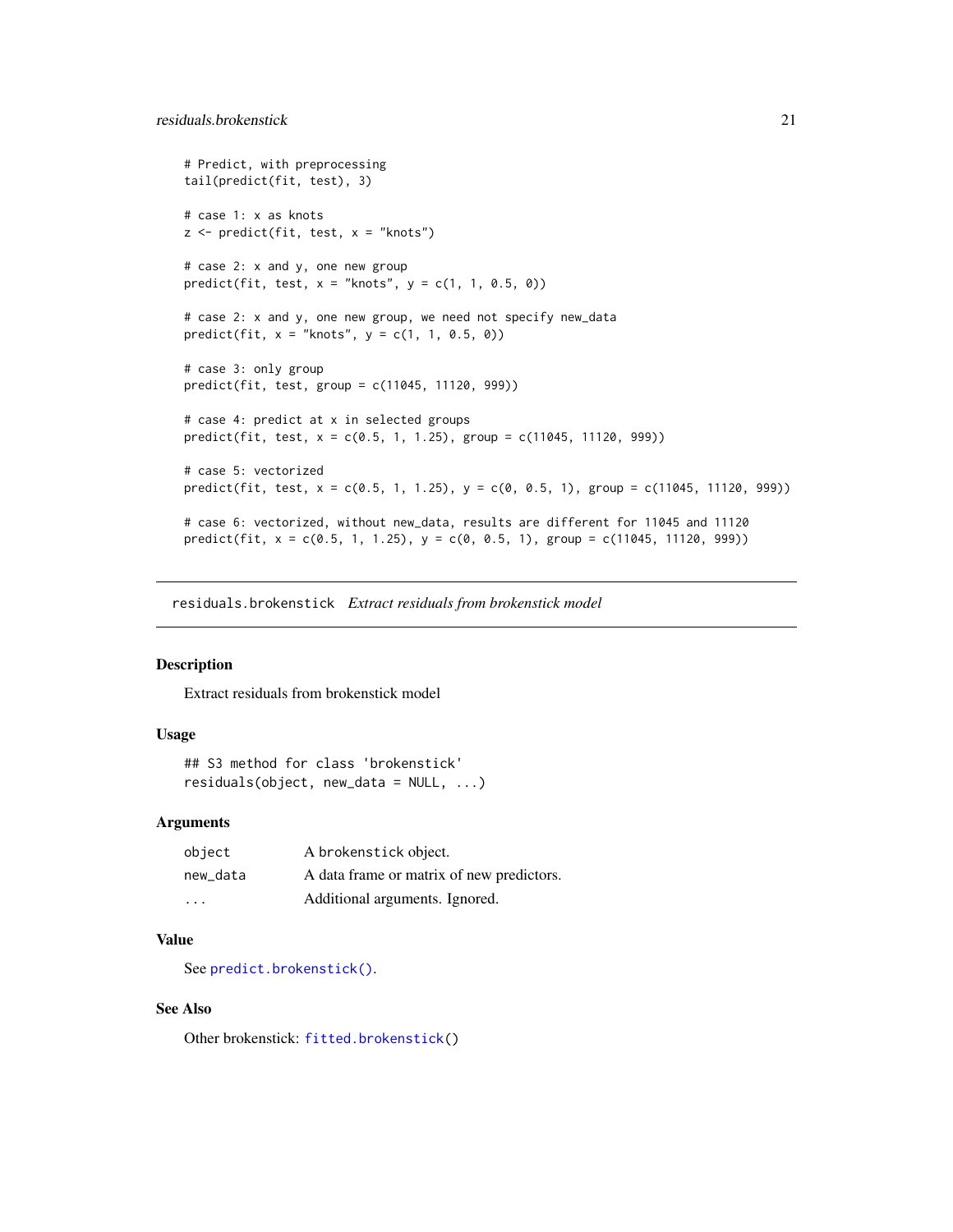# <span id="page-21-0"></span>**Description**

Longitudinal height and weight measurements during ages 0-2 years for a representative sample of 1933 Dutch children born in 1988-1989. The dataset smocc\_200 is a subset of the full data covering 200 children.

#### Format

A tibble with 1940 rows and 7 columns:

id ID, unique id of each child (numeric)

age Decimal age, 0-2.12 years (numeric)

sex Sex, "male" or "female" (character)

ga Gestational age, completed weeks (numeric)

bw Birth weight in grammes (numeric)

hgt Height measurement in cm (34-102) (numeric)

hgt.z Height in SDS relative Fourth Dutch Growth Study 1997 (numeric)

#### Source

Herngreen WP, van Buuren S, van Wieringen JC, Reerink JD, Verloove-Vanhorick SP & Ruys JH (1994). Growth in length and weight from birth to 2 years of a representative sample of Netherlands children (born in 1988-89) related to socio-economic status and other background characteristics. *Annals of Human Biology*, 21, 449-463.

weightloss *Weight loss self-measurement data*

#### Description

Longitudinal weight measurements from 12 individuals with 63 daily measurement under three conditions.

#### Format

A data.frame with 695 rows and 6 columns:

subject ID, consecutive person number 1-12 (integer) day Measurement day, 0-62 (integer) sex Sex,  $1 =$  male,  $0 =$  female (integer) week Week number, 1-9 (integer) condition Condition (control, diet, activity) (factor) body\_weight Body weight in kg (numeric)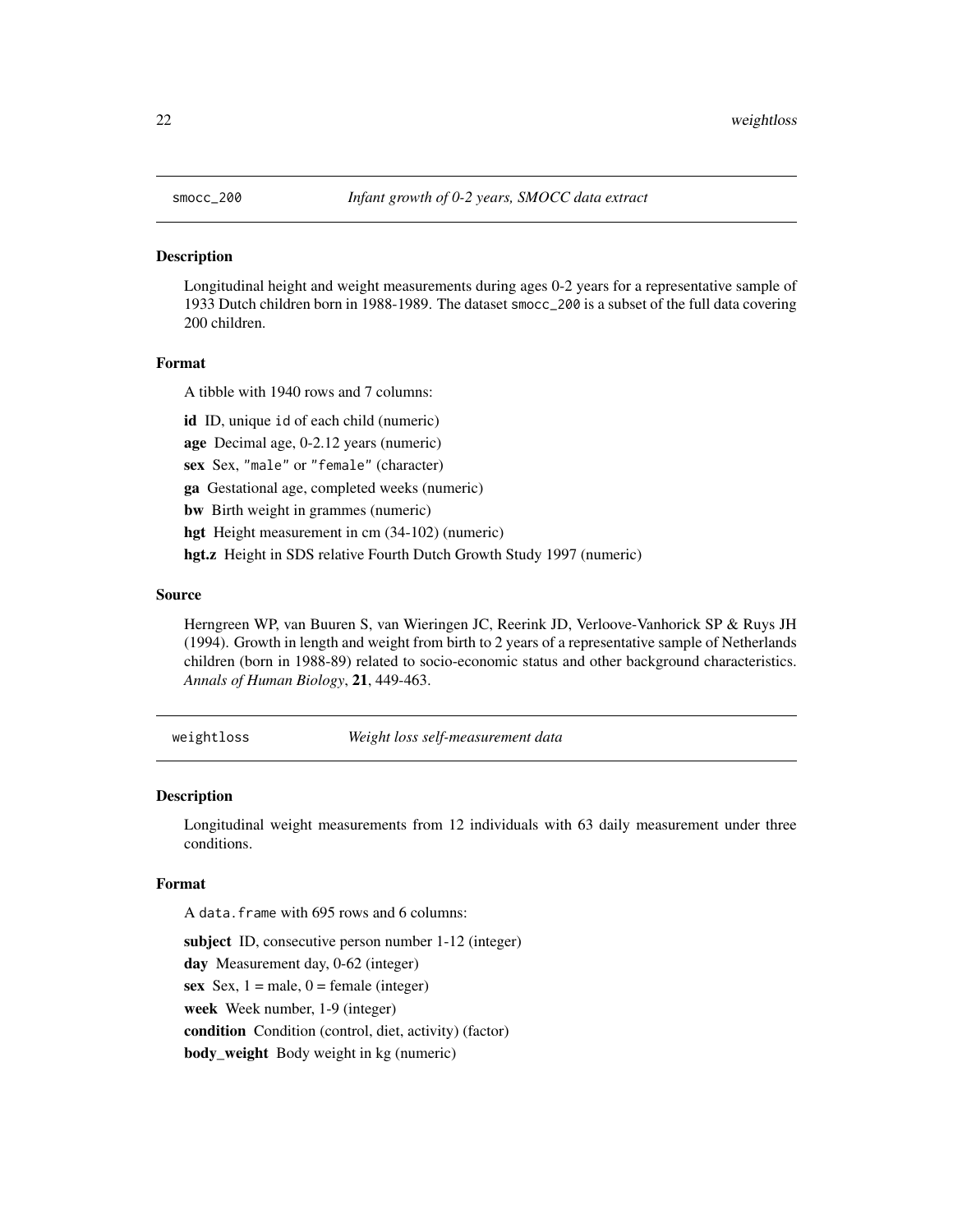# weightloss 23

# Note

Constructed from file pone.0232680.s001.csv. We renumbered subject to consecutive integers 1-2 (as in the paper), corrected an error in the condition variable for subjects 4 and 12 to match the paper's Figure 4, and filtered the records to the ones woth an observed body\_weight variable.

#### Source

Krone T, Boessen R, Bijlsma S, van Stokkum R, Clabbers NDS, Pasman WJ (2020). The possibilities of the use of N-of-1 and do-it-yourself trials in nutritional research. *PloS ONE*, 15, 5, e0232680.